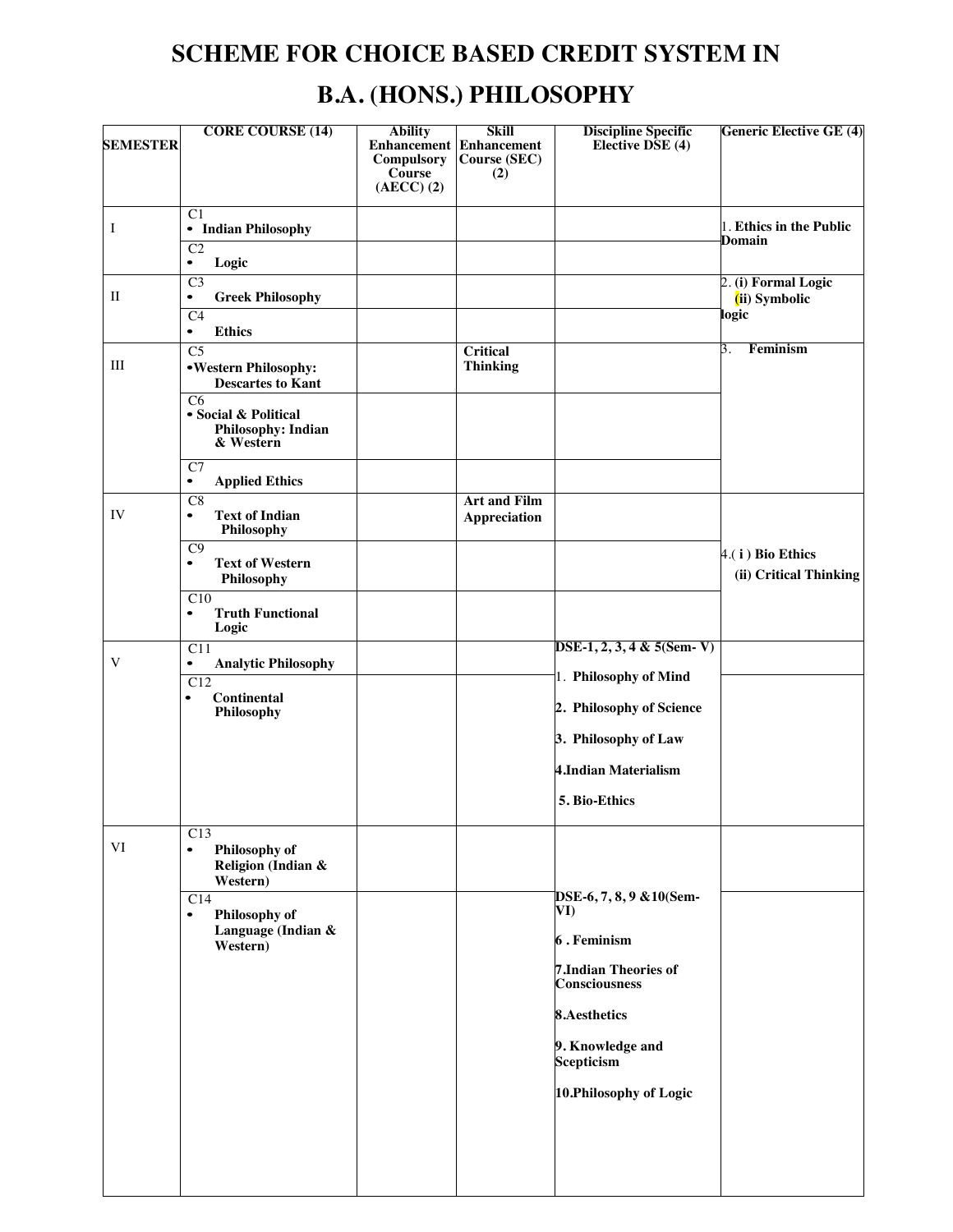# **CHOICE BASED CREDIT SYSTEM IN**

# **B.A. (HONS.) PHILOSOPHY**

# **LIST OF PAPERS AND COURSES**

# **A. CORE COURSE (14 PAPERS)**

# **SEMESTER – I**

C1-PAPER- I – INDIAN PHILOSOPHY

C.2-PAPER –II- LOGIC

# **SEMESTER – II**

C.3- PAPER-III- GREEK PHILOSOPHY

C.4-PAPER-IV- ETHICS

# **SEMESTER – III**

C.5- PAPER – V- WESTERN PHILOSOPHY (Des. to Kant)

C.6- PAPER –VI- SOCIAL AND POLITICAL PHILOSOPHY (INDIAN and WESTERN)

C.7-PAPER- VII- APPLIED ETHICS

# **SEMESTER – IV**

C.8- PAPER-VIII-TEXT OF INDIAN PHILOSOPHY

C.9- PAPER- IX- TEXT OF WESTERN PHILOSOPHY

C.10-PAPER-X- TRUTH-FUNCTIONAL LOGIC: PROPOSITIONAL AND PREDICATE

# **SEMESTER – V**

C.11- PAPER- XI- ANALYTIC PHILOSOPHY

C.12-PAPER XII- CONTINENTAL PHILOSOPHY

# **SEMESTER – VI**

C.13-PAPER-XIII- PHILOSOPHY OF RELIGION (INDIAN & WESTERN)

C.14-PAPER-XIV- PHILOSOPHY OF LANGUAGE (INDIAN & WESTERN)

# **B: DISCIPLINE SPECIFIC ELECTIVE-4 (DSE) SUBJECT CENTRIC (ANY FOUR)**

- 1. PHILOSOPHY OF MIND (SEM- V)
- 2. PHILOSOPHY OF SCIENCE (SEM- V)
- 3. PHILOSOPHY OF LAW (SEM- V)
- 4. INDIAN MATERIALISM (SEM- V)
- 5. BIO ETHICS (SEM- V) Syllabus Content added (Same as GE Syllabus)
- 6. FEMINISM (SEM-VI) Syllabus Content added (Same as GE Syllabus)
- 7. INDIAN THEORIES OF CONSCIOUSNESS (SEM-VI)
- 8. AESTHETICS (SEM-VI)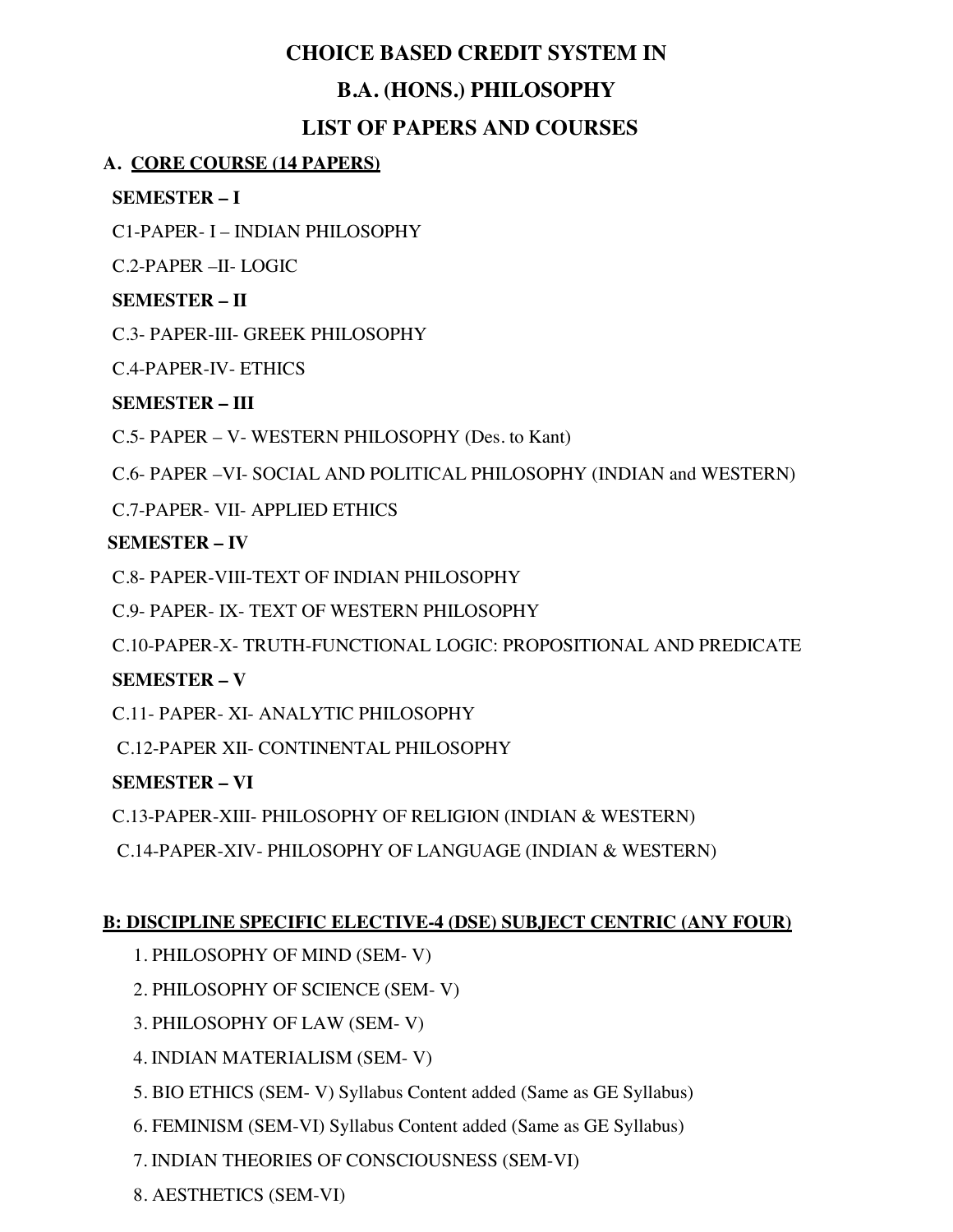### 9. KNOWLEDGE AND SKEPTICISM (SEM-VI)

# 10. PHILOSOPHY OF LOGIC (SEM-VI)

#### **C: GENERIC ELECTIVE (GE)-4 (INTER DISCIPLINENARY)**

- 1. Ethics in Public Domain
- 2. (i) Formal Logic (ii) Symbolic Logic
- 3. Feminism
- 4. (i) Bio-Ethics (ii) Critical Thinking

#### **C: SKILL ENHANCEMENT COURSE (SEC)-2**

- 1. CRITICAL THINKING
- 2. ART AND FILM APPRECIATION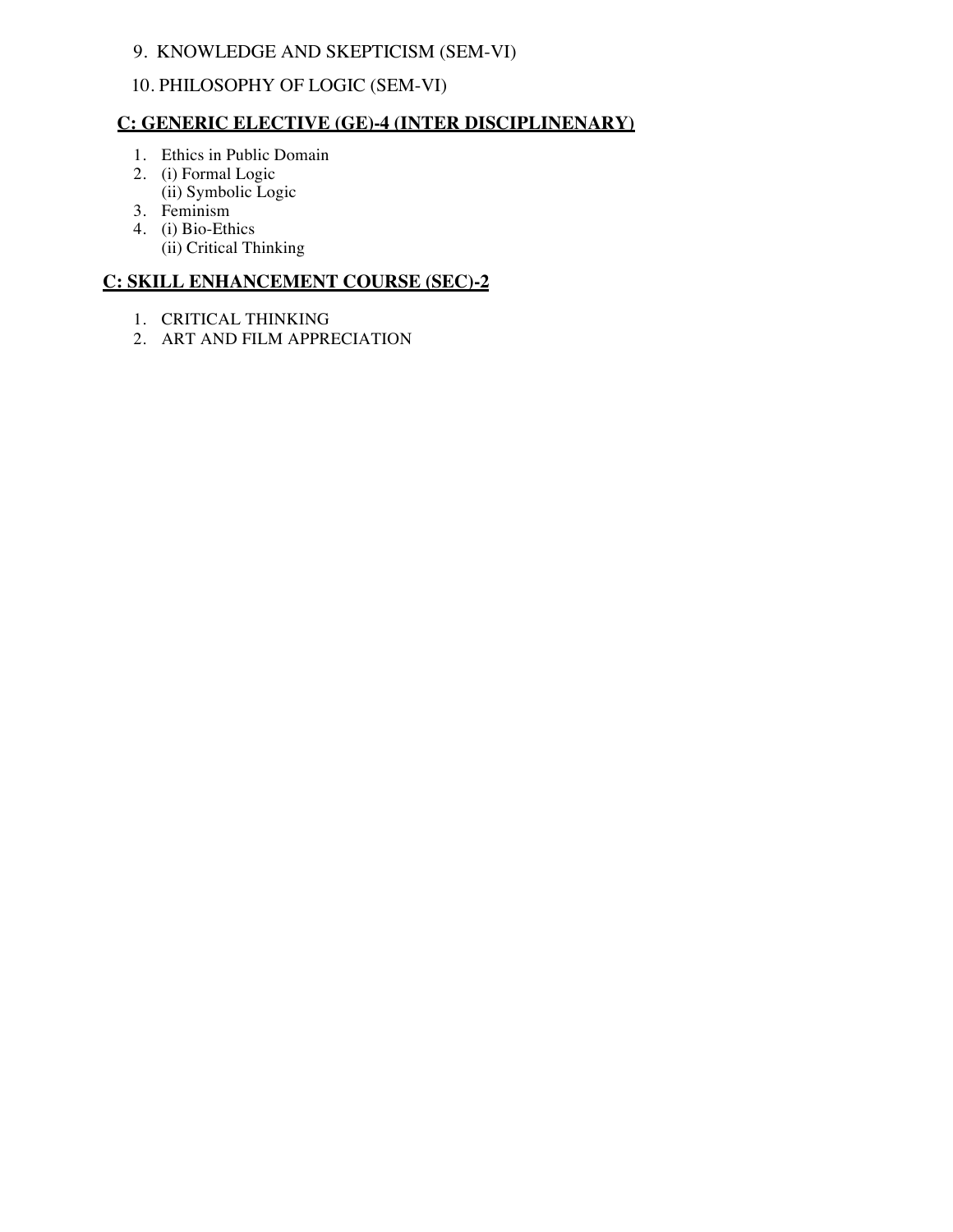# **B.A. (HONS.) (CORE COURSE)**

#### **SEMESTER I**

# **C1: INDIAN PHILOSOPHY**

- **UNIT I** 1. Introduction to Indian Philosophy
	- 2. Common Features of Indian Philosophical Schools
	- 3. The Upanisads: doctrine of the Self with ref. to Isa Upanisad

#### **UNIT II**

- 1. Cārvāka: Metaphysics and Epistemology
- 2. Early Buddhism: Four Noble Truths and Doctrine of Dependent Origination (*Pratītyasamutpāda*)
- 3. Jainism: *Anekāntavāda* and *Syādvāda*

#### **UNIT III**

- 1. Nyāya-Vaiśeṣika and Mīmāṃs<sup>ā</sup> : Definition of Knowledge as Revelation and manifestation of objects. Prabhakara's Tripurti Pratakshaya Vada and Kumarila's notion of jnanatatavada
- 2. Sāṃkhya: *Prakṛti* and *Puruṣa*, Theory of Evolution
- 3. *Asatkāryavāda* and *Satkāryavāda* Debate

#### **UNIT IV**

- 1. Advaita Vedānta of Śaṃkara: Nature of *Brahman* and Māyā
- 2. Viśiṣṭādvaita of Rāmānuja: Nature of Brahman and Refutation of *Māyā*

### **Recommended Readings**

• Chakravarty, Nilima (1992), *Indian Philosophy: The Path Finder's and System Builders,*

New Delhi: Allied Publishers.

- Chatterjee, S.C. (2008), *Nyāya Theory of Knowledge,* Delhi, Bharatiya Kala Prakashan.
- Chatterjee, S.C. & D.M. Datta (1984), *An Introduction to Indian Philosophy*, reprint, University of Calcutta.
- Dasgupta, S.N. (2004), *A History of Indian Philosophy*, vol.1, Delhi, Motilal Banarasidass Publishers, Pvt. Ltd.
- Hiriyana, M. (1951), *Outlines of Indian Philosophy,* London: Allen & Unwin.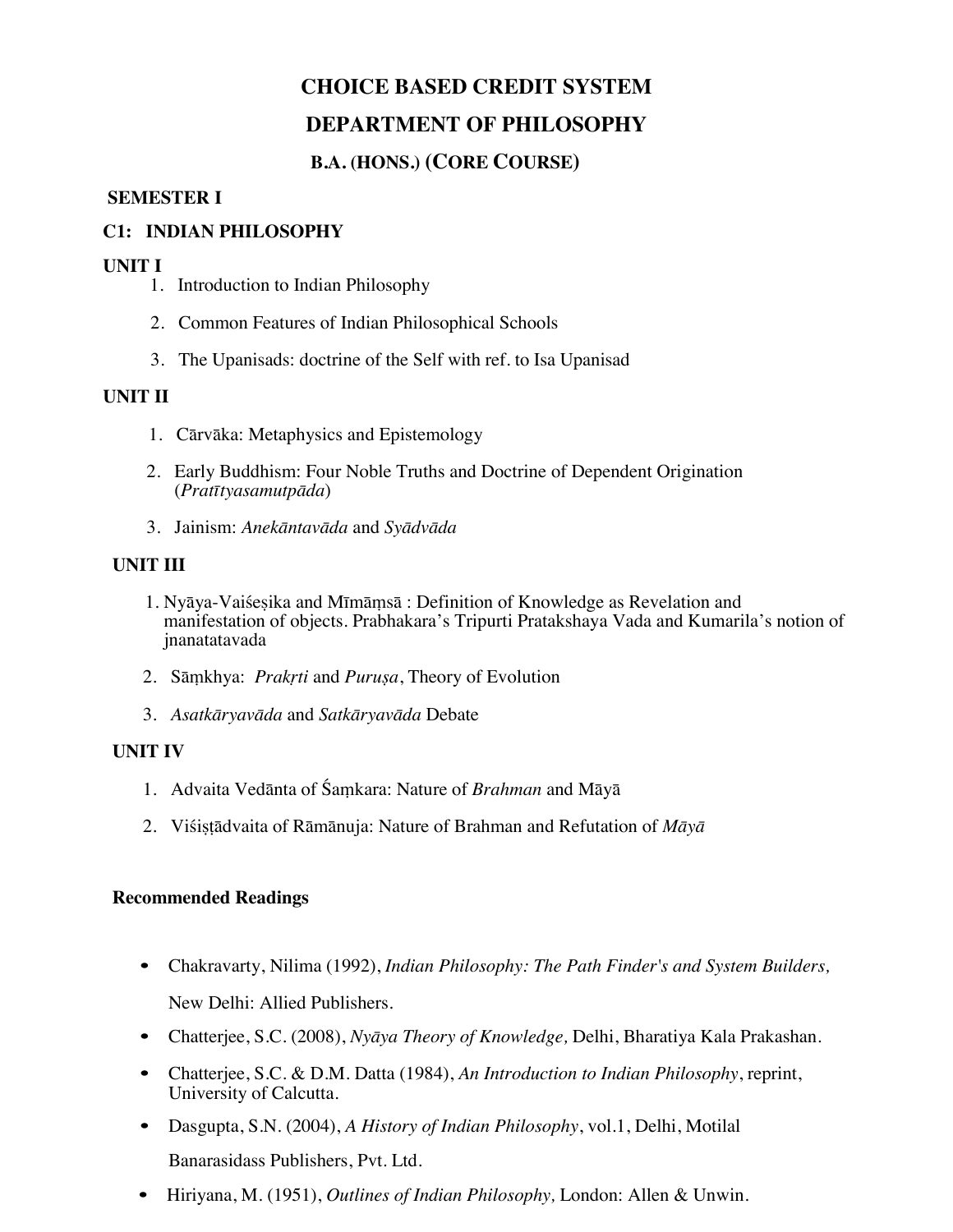- Mehta, Sonia (2017) *The Problem of Meaning in Buddhist Philosophy*, Delhi. Krishi Sanskriti Publications.
- Mohanty, J.N. (1992), *Reason and Tradition in Indian Thought,* Oxford, Clarendon Press.
- Organ, Troy Wilson (1964), *The Self in Indian Philosophy*, London, Mouton & Co.
- Pandey, Sangam Lal (1983), *Pre-Śaṃkara Advaita Philosophy,* 2nd edition, Allahabad: Darsan Peeth.
- Radhakrishnan, S. (1929), *Indian Philosophy,* Volume 1, Muirhead Library of Philosophy, 2nd edition, London: George Allen and Unwin.
- Radhakrishnan, S. Moore, (1967) CA, *A Sourcebook in Indian Philosophy,* Princeton.
- Raju, P.T. (1985) *Structural Depths of Indian Thought,* NY Albany: State University of New York Press.
- Sharma, C.D. (2003) *Critical Survey of Indian Philosophy,* Delhi: Motilal Banarsidass
- Shastri, Haridatta, *Bhartiya Darshan Ka Itihas (Hindi).*
- Upadhaya, Baldeva. *Bhartiya Darshan* (Hindi), Banaras.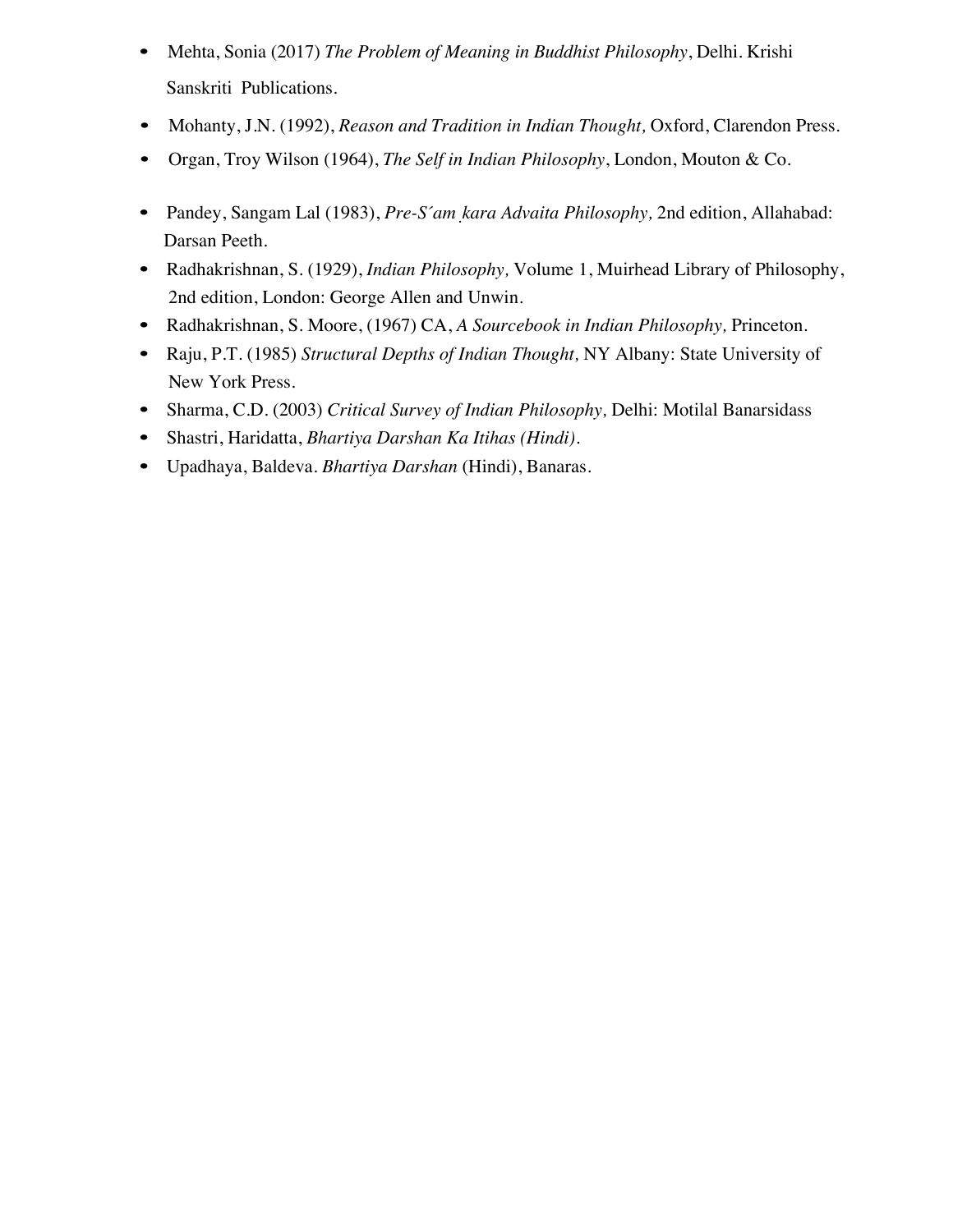### **CHOICE BASED CREDIT SYSTEM DEPARTMENT OF PHILOSOPHY B.A. (HONS.) (CORE COURSE)**

# **SEMESTER I**

# **C 2: LOGIC**

# **UNIT I: Basic Logical Concepts**

- 1. Sentence and Proposition
- 2. Argument and Inference
- 3. Truth, Validity and Soundness.
- 4. Argument and Explanation
- 5. Deduction and Induction

# **UNIT II: Logic and Language**

- 1. What is a word? Definition of a term.
- 2. Connotation and Denotation of a term and their relationship.
- 3. Uses of Language: Three Basic functions of Language.
- 4. Agreement and Disagreement in Belief and Attitude
- 5. Definition

# **UNIT III: Aristotelian Logic**

**(A)** 

- 1. Categorical Propositions & Immediate Inferences.
- 2. Square of Opposition, The Problem of Existential Import.
- 3. Translating Categorical Propositions into Standard form.
- 4. Immediate Inferences: Conversion, Obversion and Contraposition.

# **(B)**

- 5. Mediate Inference: Categorical Syllogism: Mood, Figure.
- 6. Validating / Invalidating Categorical Syllogisms through syllogistic rules, Special Theorems & Venn Diagrams.

# **UNIT – IV: Informal Fallacies**

(As given in Copi's 14th Edition)

- Cohen & Nagel. (1968), *An Introduction to Logic and Scientific Method,* Delhi: Allied Publishers.
- Copi. I.M. (2012), *Introduction to Logic,* Delhi: Pearson. (Hindi. translation of this text is also available)
- Hurley, Patrick(2007), *Introduction to Logic,* Wadsworth, Delhi.
- Sen, Madhucchanda(2008), *LOGIC,* Delhi, Pearson.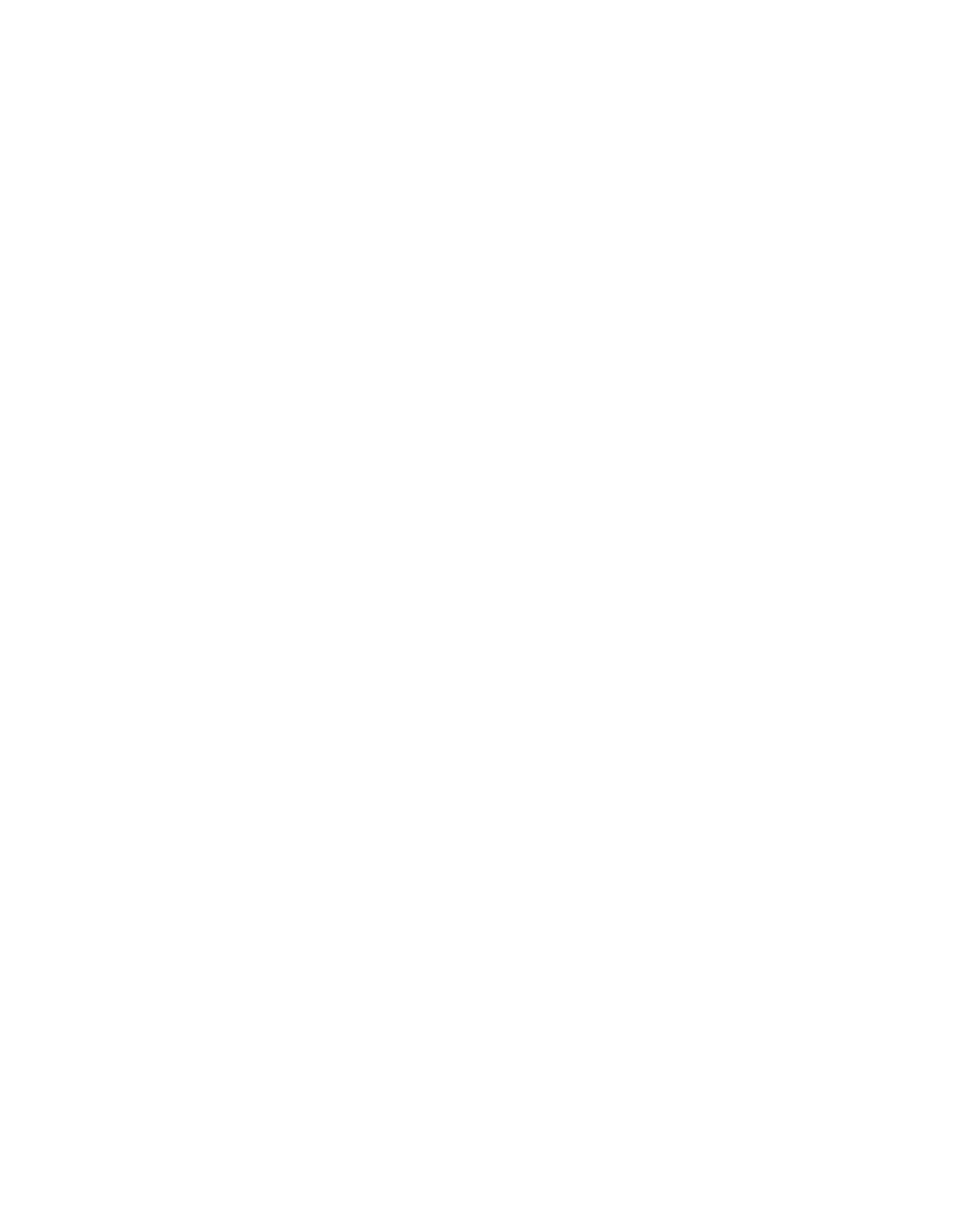# **CHOICE BASED CREDIT SYSTEM DEPARTMENT OF PHILOSOPHY B.A. (HONS.) (CORE COURSE)**

#### **SEMESTER II**

# **C3: GREEK PHILOSOPHY**

#### **UNIT-I**

- 1. Pre-Socratic philosophy: a general survey of Pre Socratic philosophy (Text: Aristotle's metaphysics book 1)
- 2. Heraclitus: Doctrine of Flux and Logos
- 3. Parmenides: Nature of Being

### **UNIT –II**

- 1. Sophists and Socrates
- 2. Man is the measure of all things (Protagoras)
- 3. Virtue is Knowledge (Socrates)

### **UNIT- III**

1. Plato: Justice in state and individual (Text: *Republic* Books 2-4)

### **UNIT- IV**

1. Aristotle: Nature and change (Text: *Physics* Bks 1 and 2)

- Charlton, W. (1936), *Aristotle's Physics* Bks 1-2, U.S.A, Clarendon.
- *Cohen,* M.S. Curd,P. & Reeve, C.D.C.(ed)(1995) *Readings in Ancient Greek Philosophy,*  Hackett: Indianapolis.
- Kirk, G.S. Raven & Schofield (1957) *Pre Socratic Philosophy* CUP.
- Tankha, V. (2012) *Ancient Greek Philosophy: Thales to Socrates, India,* Pearson.
- Vlastos, G. (1969)" Justice and psychic harmony in the Republic" in *Journal of Philosophy.* Vol.66 (16): pp 505-521.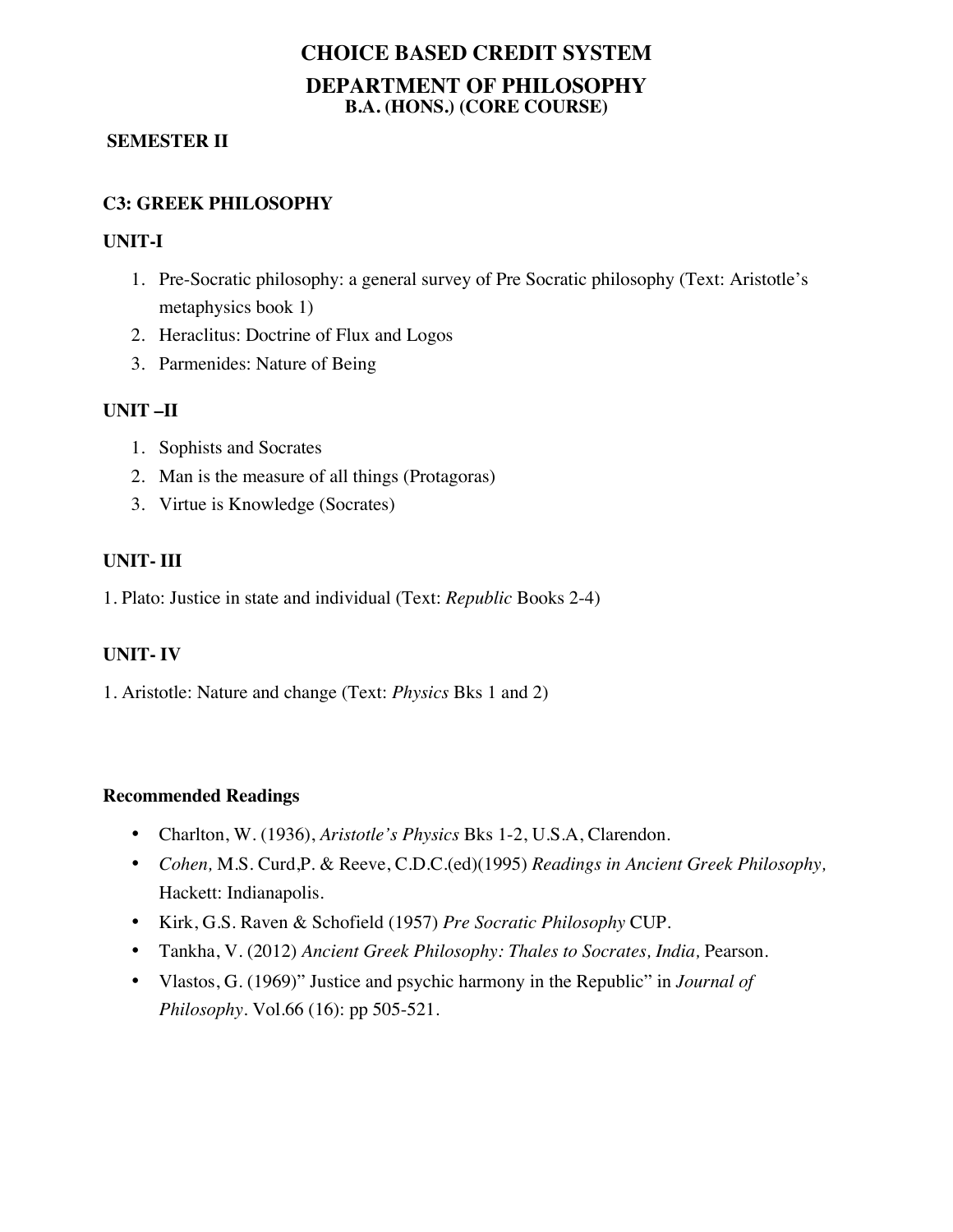### **CHOICE BASED CREDIT SYSTEM DEPARTMENT OF PHILOSOPHY B.A. (HONS.) (CORE COURSE)**

### **SEMESTER II**

# **C 4: ETHICS**

### **UNIT I**

- 1. Conventional and Reflective Morality
- 2. Relativism

# **UNIT II**

- 1. Aristotle: Virtue Ethics
- 2. Kant: The Categorical Imperative
- 3. Mill: Utilitarianism

# **UNIT III**

- 1. Theories of Punishment-Capital Punishment
- 2. Euthanasia

# **UNIT IV: INDIAN ETHICS**

- 1. Bhagvadgita: *Nishkamakarma*
- 2. Four *Purusharthas: Dharma, Artha, Kama, Moksha*
- 3. Gandhi's conception of *Ahimsa and satya*

- Aristotle. (1926). *Nichomachean Ethics,* Harvard University Press.
- Bilimoria, Purushottama *et al.* (2007). *India Ethics: Classical Traditions and Contemporary Challenges,* New Delhi: Oxford University Press.
- Frankena Williams. (1988). *Ethics*, Prentice Hall of India, Pearson; 2<sup>nd</sup> Edition.
- Kant, Immanuel. (1953). *Groundwork of the Metaphysics of Morals,* Trans. H.J. Paton, as *The Moral Law,* London: Hutchinson.
- Rachels, J. (1987) *The End of Life: Euthanasia and Morality,* CUP. (2003) The Elements of Moral Philosophy, McGraw- Hill.
- Sharma, I.C.(1962) *Ethical Philosophies of India,* New York, U.S.A. Johnsen Publishing Company.
- Warnock Mary. (1962) *J.S Mill Utilitarianism,* Glasgow: Collins.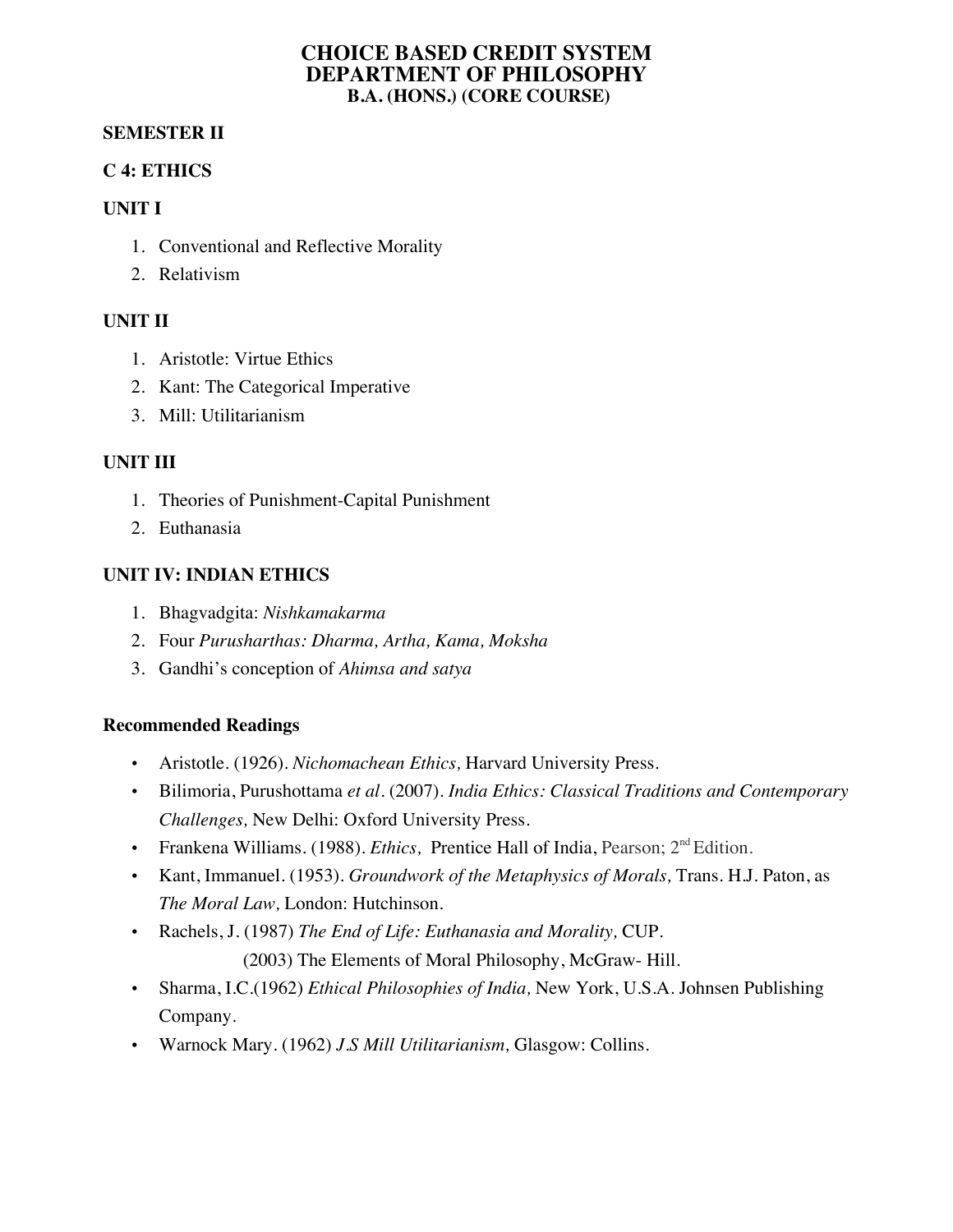# **B.A. (HONS.) (CORE COURSE)**

#### **SEMESTER III**

# **C 5: WESTERN PHILOSOPHY: DESCARTES TO KANT**

#### **UNIT I: RATIONALISM**

- **1. Descartes :** Method of Doubt Mind body Dualism
- **2. Spinoza:** God and Substance
- **3. Leibnitz :** Truth and Reason

#### **UNIT II: EMPIRICISM**

| 1. Locke:    | Critique of Innate Ideas         |
|--------------|----------------------------------|
|              | <b>Ideas and Qualities</b>       |
| 2. Berkeley: | Esse est Percipi                 |
|              | Denial of Matter (Immaterialism) |
| 3. Hume:     | Ideas and Impressions            |
|              | Causation                        |
|              |                                  |

#### **UNIT III:**

| 1. Kant: | <b>Copernican Revolution</b>      |  |  |
|----------|-----------------------------------|--|--|
|          | Possibility of synthetic a priori |  |  |

- Connor, D. J. (1964). *A Critical History of Western Philosophy*, Macmillan, New York, 1964.
- Moore, Bruder. (2011). *Philosophy: The Power of Ideas*, New Delhi: Tata MacGraw Hill
- Stegmuller, W(1969). *Main Currents in Contemporary German*, *British and American Philosophy,* , Dordrecht, D. Reidel Publishing.
- Thomson, Garrett. (1993) *An Introduction to Modern Philosophy*, California: Wadsworth Publishing.
- Copleston, Frederick (1963) *A History of Western Philosophy,* New York, Image Book.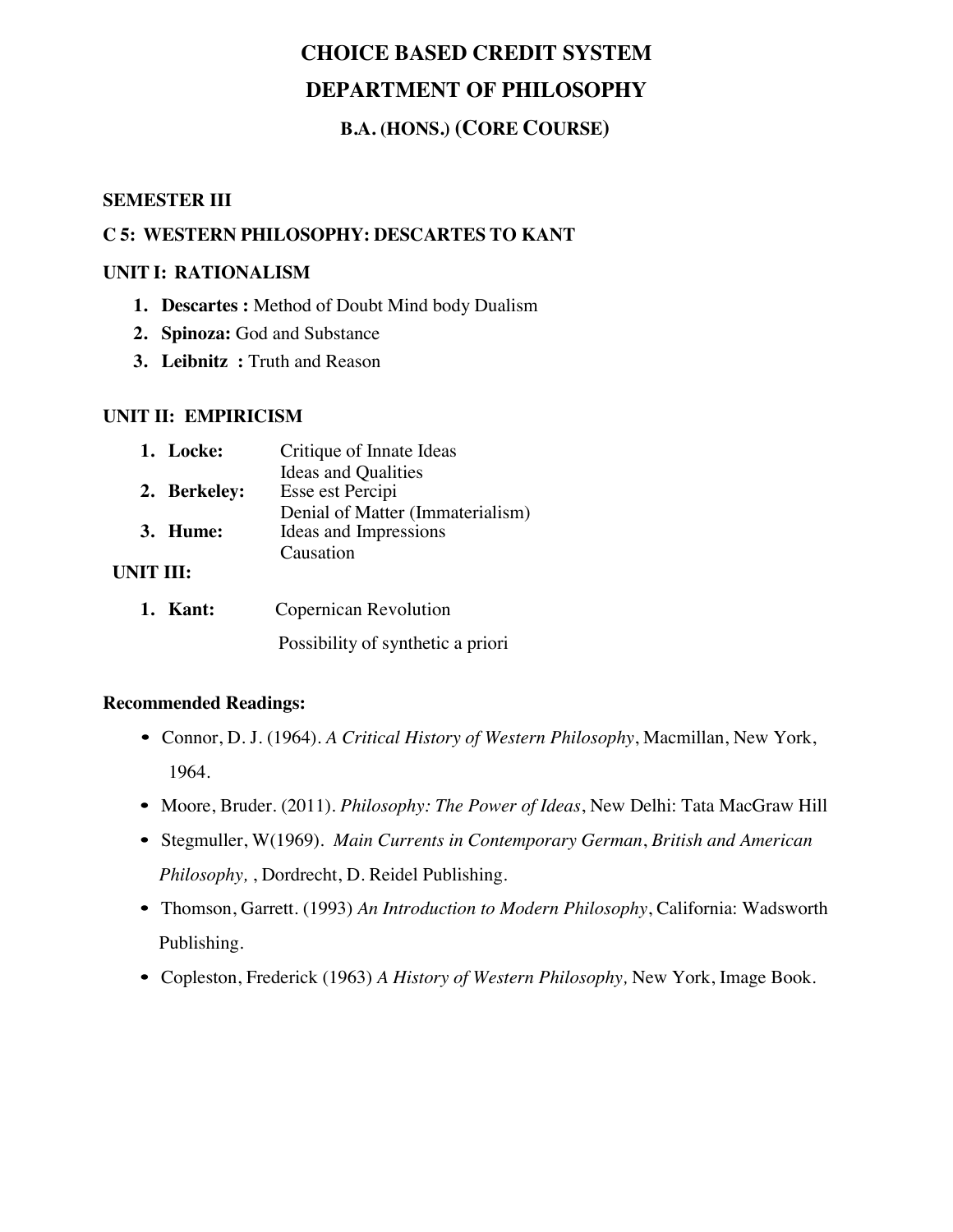# **B.A. (HONS.) (CORE COURSE)**

#### **SEMESTER III**

# **C6 SOCIAL AND POLITICAL PHILOSOPHY**

#### **UNIT I**

Immanuel Kant: "On Enlightenment"

(Towards Perpetual Peace and Other Writings, Yale, 2006)

#### **UNIT II**

I. Berlin: "Two Concepts of Liberty" in *Four Essays on Liberty*, Oxford University Press.

### **UNIT III**

John Rawls: "Fundamental Ideas" in *Justice as Fairness: A Restatement* (2001) (ed.) Erin Kelly, Harvard University Press, pp 1-38.

### **SECTION B: INDIAN**

#### **UNIT I**

Tagore, "Nationalism In the West" *Nationalism*, Rupa & Co., New Delhi, 2005

### **UNIT II**

Gandhi, Critique of Modern Civilization in (*Hind Swaraj*, edi. Anthony J. Parel, Cambridge University Press, 1997, Chapters  $6-13^{\text{th}}$ )

#### **UNIT III**

M.N. Roy, (2004). "New Political Philosophy" in *Radical Humanist: Selected Writings* Kolkota, Premetheus.

- Berlin, I(1969), " Two Concepts of Liberty", in *Four Essays on Liberty*, OUP.
- Rawls, John,(2000) *Justice As Fairness- A Restatement,* Chapter One, edited by Erin Kelly, Harvard University Press.
- Tagore, Rabindranath, *Nationalism,* The Macmillan Company, New York,( available in pdf format).
- Gandhi, M.K(1938) *Hind Swaraj*, Ahmadabad, India Navjivan Publishing House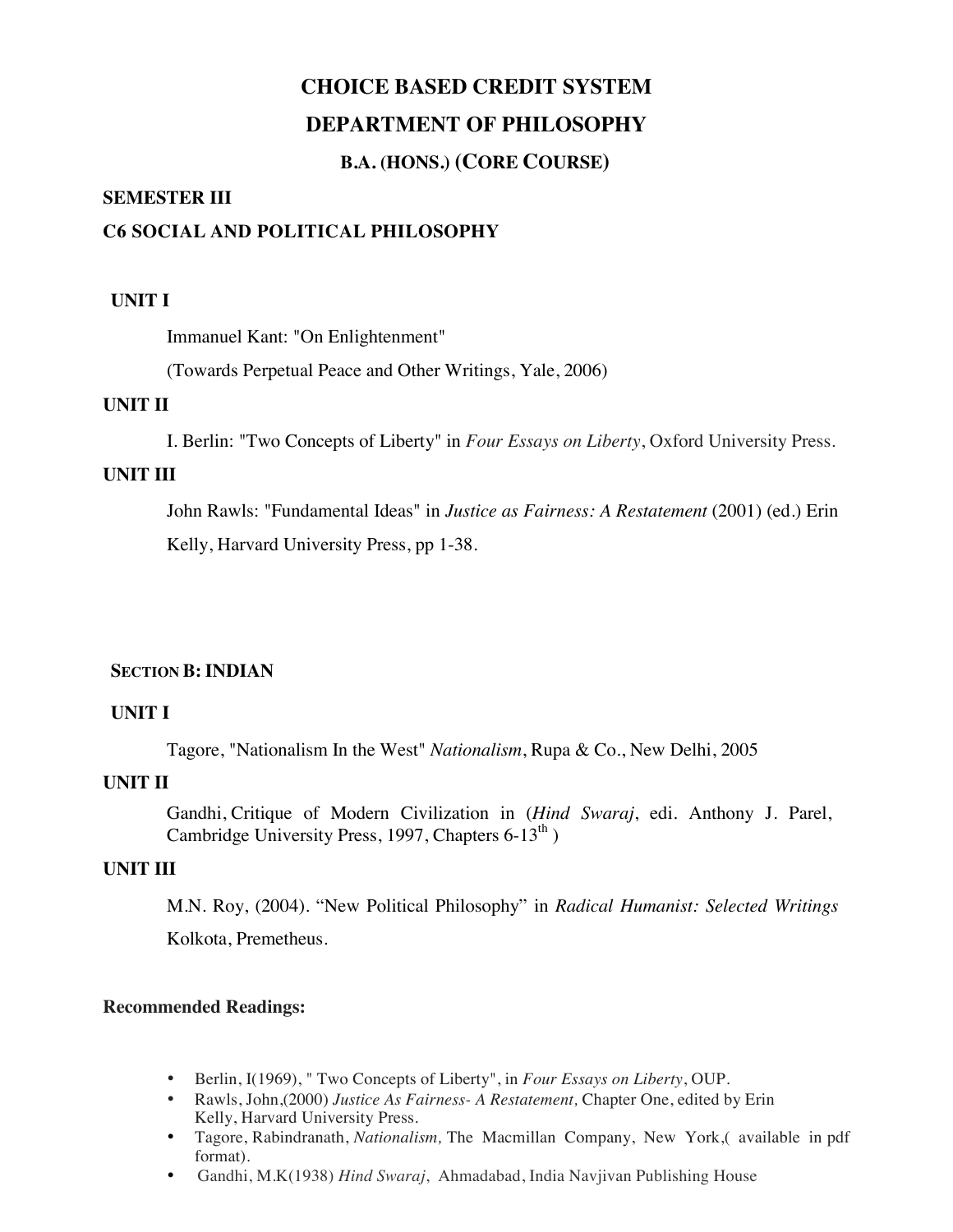# **B.A. (HONS.) (CORE COURSE)**

### **SEMESTER III**

### **C 7 APPLIED ETHICS**

### **UNIT-I**

1. An Introduction to Moral Philosophy and Applied Ethics.

### **UNIT-II Value of Human Life**

- 1. Human Rights
- 2. Suicide, Euthanasia
- 3. Sex-Determination

### **UNIT-III Environmental Ethics**

- 1. Nature as Means or End.
- 2. Respect for Animals and Ecology

### **UNIT-IV Professional Ethics and Public Policy**

- 1. Medical Ethics- Surrogacy, Doctor-patient relation,
- 2. Media Ethics Privacy, Ethical Issues in Cyber space

- Dower Nigel (2007) *World Ethics: The New Agenda*. Edinburgh University Press: Edinburgh.
- Hammer Rhonda and Kellner Dougles (eds),(2009) *Medical and Cultural Studies Critical approaches*, New York, Peter Lang Publishing.
- Holmes Rolston and Andrew Light (eds),(2007) *Environmental Ethics: An Anthology.* USA, Blackwell.
- Jecker, Nancy S. Jonsen Albert R and Robert A Pearlman (eds)(2010) *Bioethics: An Introduction to the History, Method and Practice.* New Delhi, Jones and Bartlett.
- Motilal Shashi (ed)(2010)*, Applied Ethics and Human Rights: Conceptual Analysis and Contextual Applications.* London, Anthem Press.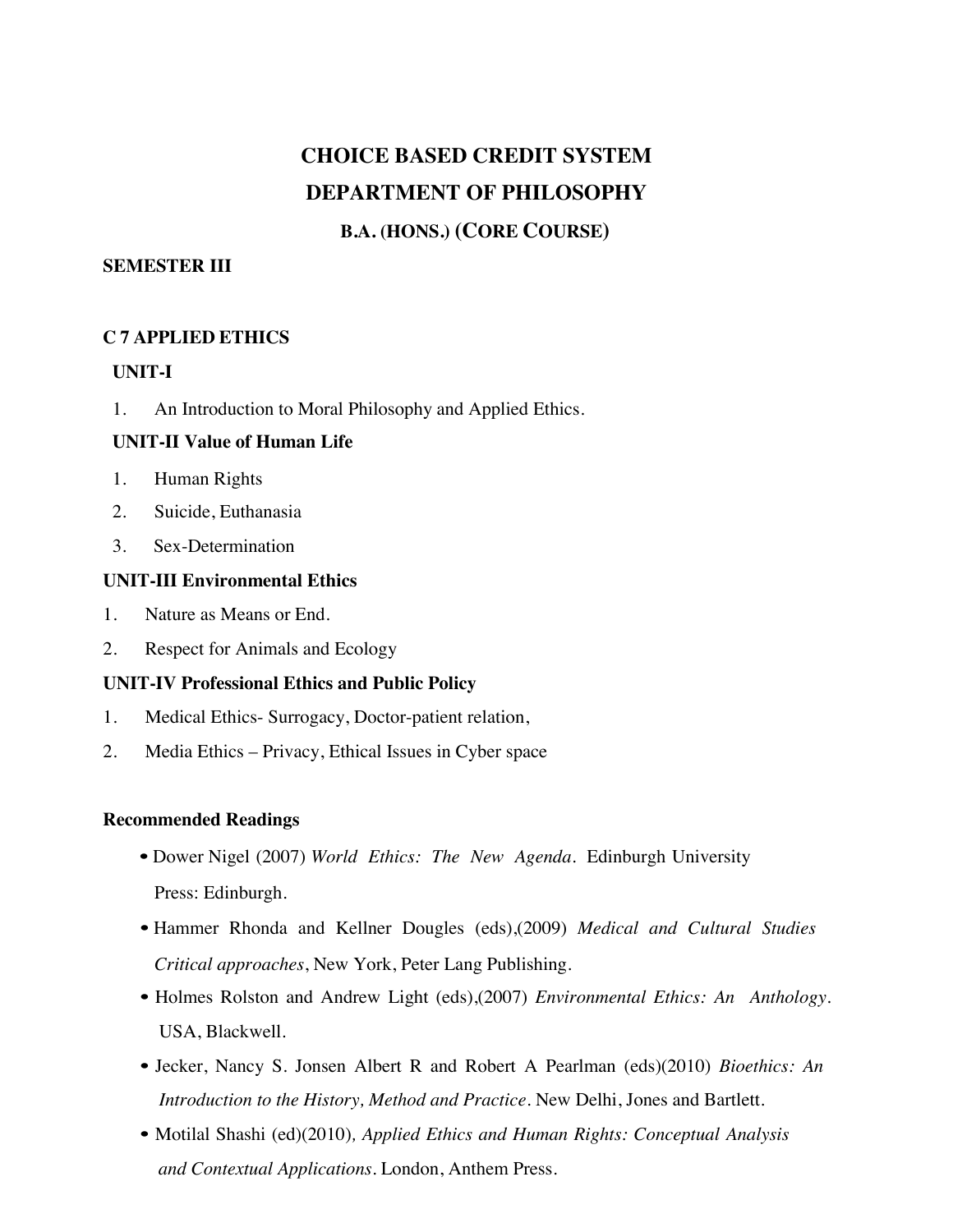- Piet John H,. and Prasad Ayodhya (eds),(2000) *An Introduction to Applied Ethics*. New Delhi, Cosmo Publications.
- Rachel James,(2011) *The Elements of Moral Philosophy.* Oxford, Oxford University Press.
- Singer Peter,(1986) *Applied Ethics* Oxford, Oxford University Press.
- Warren, Mary Ann, "Sex Selection: Individual choice or Cultural Coercion?"
- Yogi, Manasvini. M, *Euthanasia: Its Moral Implication, (2007) Delhi,* Pratibha Prakashan.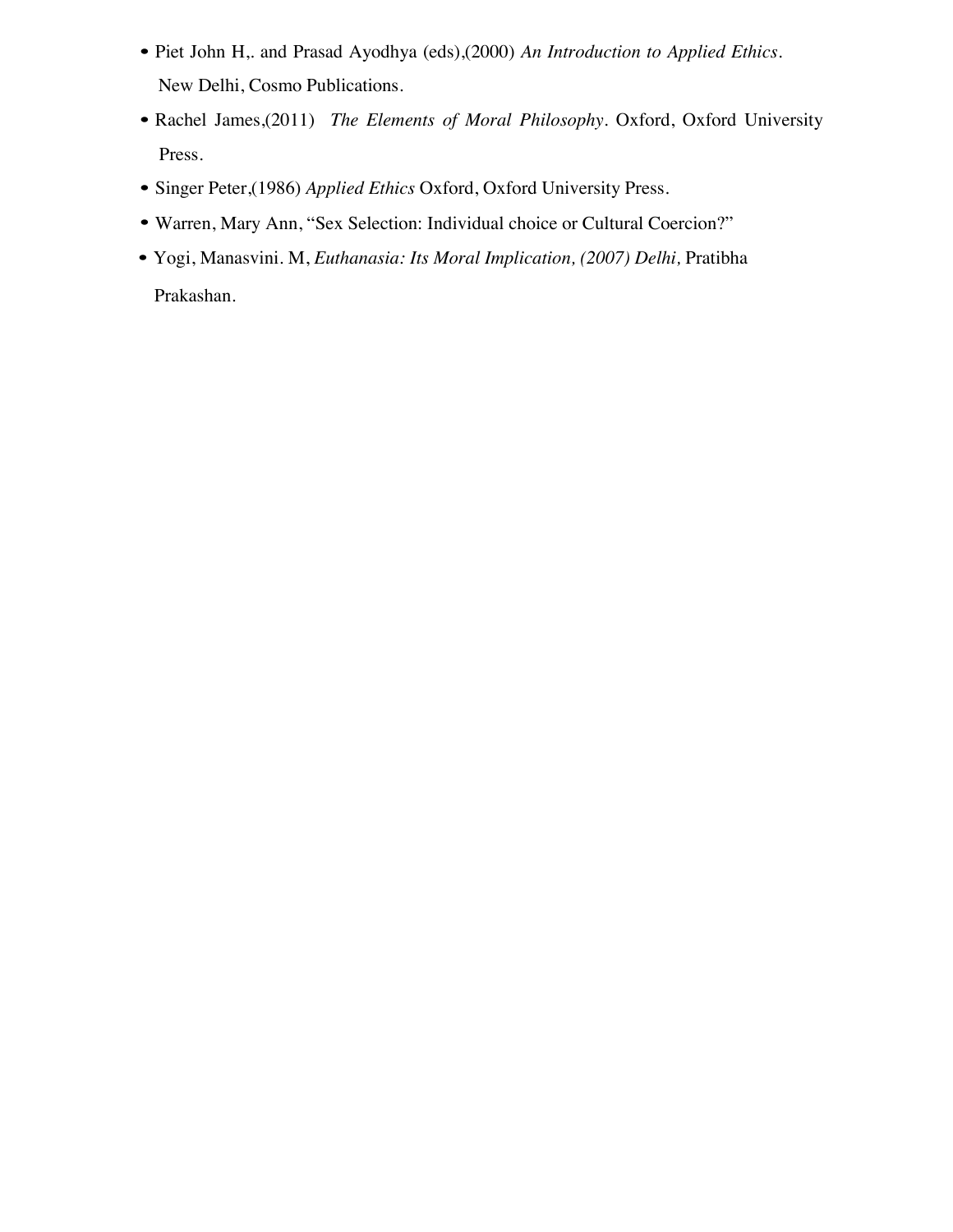# **B.A. (HONS.) (CORE COURSE)**

#### **SEMESTER IV**

#### **C 8 TEXT OF INDIAN PHILOSOPHY**

# **TEXT:** NYĀYABINDU OF DHARMAKĪRTI WITH DHARMOTTARA'S TĪKĀ

#### CHAPTERS I & II

#### *Pratyakṣa* **(Perception) and** *Svārthānumāna* **(Inference-for-oneself, Till page: 76 of Buddhist Logic, vol-2)**

English translation in Th. Scherbatsky, *Buddhist Logic*, (1962), Volume II, PP-1-76 New York, Dover Publications. (Indian Edition printed by Motilal Banarsidas)

Hindi translation and annotation by Srinivas Shastri: *Nyāyabindu-ṭīkā of Dharmottara with Nyāyabindu of Dharmakīrti,*(1975), Meerut, Sahitya Bhandar

#### **Secondary Sources**

- Dreyfus, George. (1997), *Recognizing Reality: Dharmakīrti's Philosophy and its Tibatan Interpretations*, Delhi: Sri Satguru PUblications.
- Dunne, John. (2004), *Foundations of Dharmakīrti's Philosophy*, New York.
- Mehta, Sonia (2017) *The Problem of Meaning in Buddhist Philosophy*, Delhi. Krishi Sanskriti Publications.
- Prasad, Hari Shankar (2007). *The Centrality of Ethics in Buddhism*, Chapter 10: "Understanding Buddhist Epistemology," Delhi: Motilal Banrsidass.
- Singh, H. S. (2011), *Bauddhapramāṇa-mīmāṃsā: Pratyakṣa ke sandarbha men*, Muzafarnagar.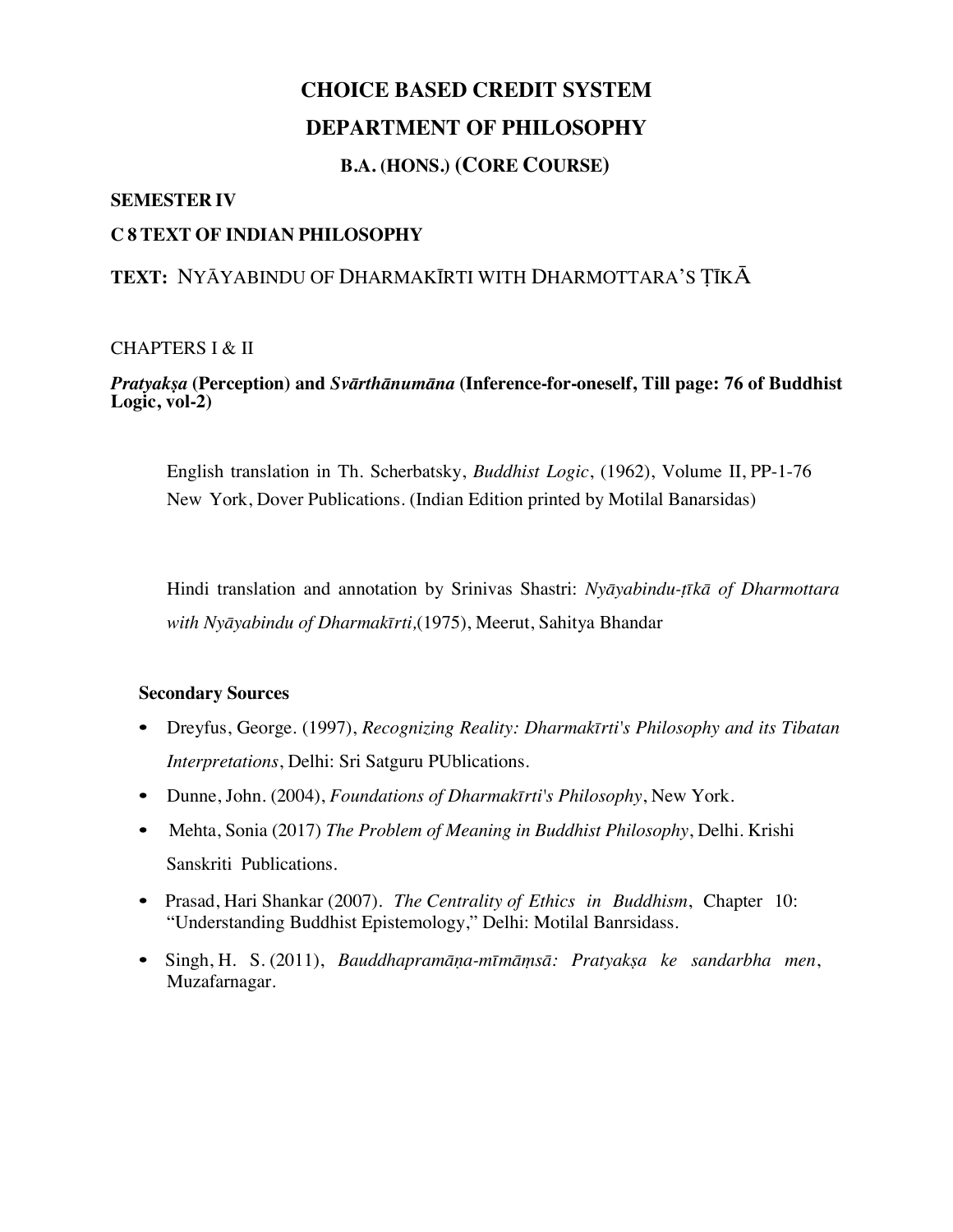# **CHOICE BASED CREDIT SYSTEM DEPARTMENT OF PHILOSOPHY B.A. (HONS.) (CORE COURSE)**

#### **SEMESTER IV**

### **C 9: TEXTS OF WESTERN PHILOSOPHY**

**UNIT I**

Sartre – Existentialism and Humanism

**UNIT II**

Heidegger – Letter on Humanism

#### **UNIT III**

Richard Rorty – Philosophy and the Mirror of Nature (Chapter7-8)

**UNIT IV**

Thomas Nagel- The Last Word (Introduction and Chap.1)

- Nagel, Thomas, (2001) *The Last Word*, Oxford, Oxford University Press.
- Rorty, R. (1979) *Philosophy and the Mirror of Nature*, Princeton: Princeton UniversityPress.
- Sartre, J. P. (1948) *Existentialism and Humanism* (tr) Philip Manot, London: Mathuen,
- Wargner, edu/ . . . / Heidegger Letter on Humanism Translation Groth. pdf.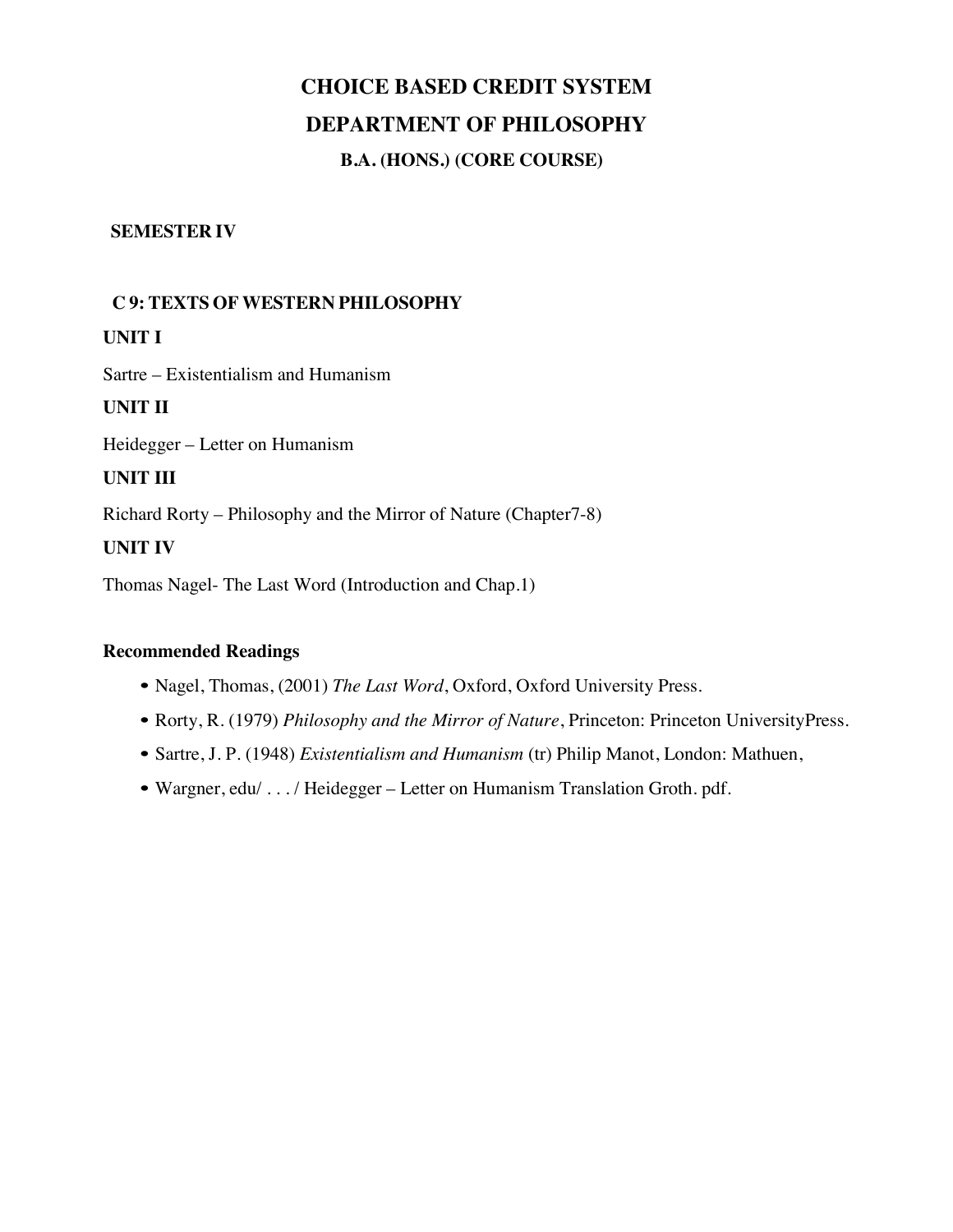#### **CHOICE BASED CREDIT SYSTEM DEPARTMENT OF PHILOSOPHY B.A. (HONS.) (CORE COURSE)**

# **SEMESTER IV**

# **C 10: TRUTH FUNCTIONAL LOGIC: PROPOSITIONAL AND PREDICATE**

### **UNIT: 1 LOGIC OF COMPOUND PROPOSITIONS (Sentential)**

- 1. Logical Connectives: And  $\left(\bullet\right)$ , Or  $(V)$  and Not  $\left(\sim\right)$
- 2. Material Conditional ( $\Box$ ) and Biconditional ( $\equiv$ )
- 3. Truth Tables for Logical Connectives
- 4. Interdefinability of logical connectives
- 5. Truth functions: Symbols and Translation
- 6. Statements and statement-forms: Logical status
- 7. Truth table Method
- 8. Shorter Truth Tables (*Reductio ad absurdum)*

# **UNIT II: PROVING VALIDITY (PROOF PROCEDURES)**

- 1. Formal Proofs
- 2. Indirect Proofs
- 3. Conditional proofs
- 4. Conjunctional Normal form &Disjunctional Normal Form .
- 5. Truth Trees

### **UNIT III: LOGIC OF SINGULAR/ UNIVERSAL PROPOSITIONS (Predicate)**

- 1. Symbolization of Propositions
- 2. Quantification Rules 19(rules)
- 3. Proving Validity
- 4. Proving Invalidity

- Copi. I.M. (2008) *Symbolic Logic,* India, Pearson.
- Copi. I.M. (2012) *Introduction to Logic,* 14th Edition, Pearson, India, Hindi translation also available with Pearson.
- Hurley. Patrick, (2007) *Introduction to Logic,* ,Delhi, Wadsworth.
- Jeffrey, R. (1967) *Formal Logic: Its scope and limits,* U.S.A. MaGraw Hill.
- Quine, W.V.O. (1965) *Methods of Logic,* London, Routledge.
- Sen, Madhucchanda, (2008). *Logic,* Delhi. Pearson.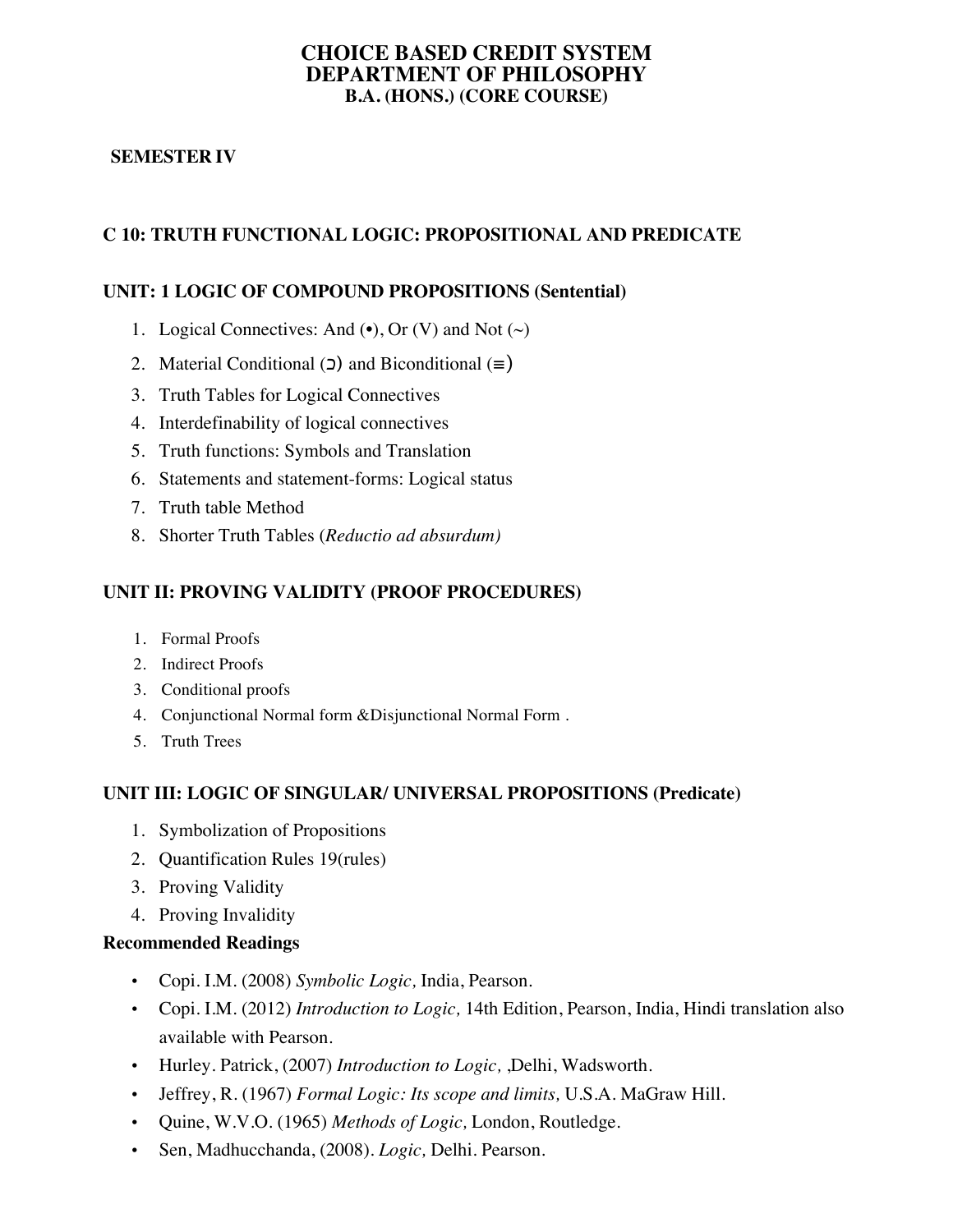### **CHOICE BASED CREDIT SYSTEM DEPARTMENT OF PHILOSOPHY B.A. (HONS.) (CORE COURSE)**

#### **SEMESTER V**

# **C 11: ANALYTIC PHILOSOPHY**

### **UNIT I: ANALYTIC PHILOSOPHY: AN OVERVIEW**

- 1. Appearance and Reality
- 2. Existence of Matter
- 3. Nature of Matter
- **Text**: Text: RUSSELL, B., (1980) *The Problems of Philosophy,* Oxford University Press. (Indian Reprint, 1984).

#### **UNIT II**

- 1. Knowledge by Acquaintance and Knowledge by Description
- **Text**: RUSSELL, B., (1980) *The Problems of Philosophy,* Oxford University Press. (Indian Reprint, 1984).

#### **UNIT III**

1. Elimination of Metaphysics (Ayer)

**Text**: Ayer, A. J. (1936) *Language, Truth and Logic,* Penguin.

#### **UNIT-IV**

- 1. A Defense of Common Sense (G. E. Moore)
- **Text**: Ammerman, Robert R., (1965) *Classics of Analytic Philosophy,* USA: McGraw, Hill, PP 47 67. **Or**

Muirhead, J. H. (1925) *Contemporary British Philosophy,* U. K.: George Allen Unwin.

- A. Martinich and David Sosa (eds.)(2001) *Analytic Philosophy: An Anthology,* Black Well,
- Glock, Hans-Johann.(2008) *What is Analytic Philosophy.Cambridge,* Cambridge University Press.
- Stephen P. Schwartz. (2012)A *Brief History of Analytical Philosophy: From Russell to Rawls.*
- Urmson, J.O.(1978) *Philosophical analysis,* New York, Oxford University Press.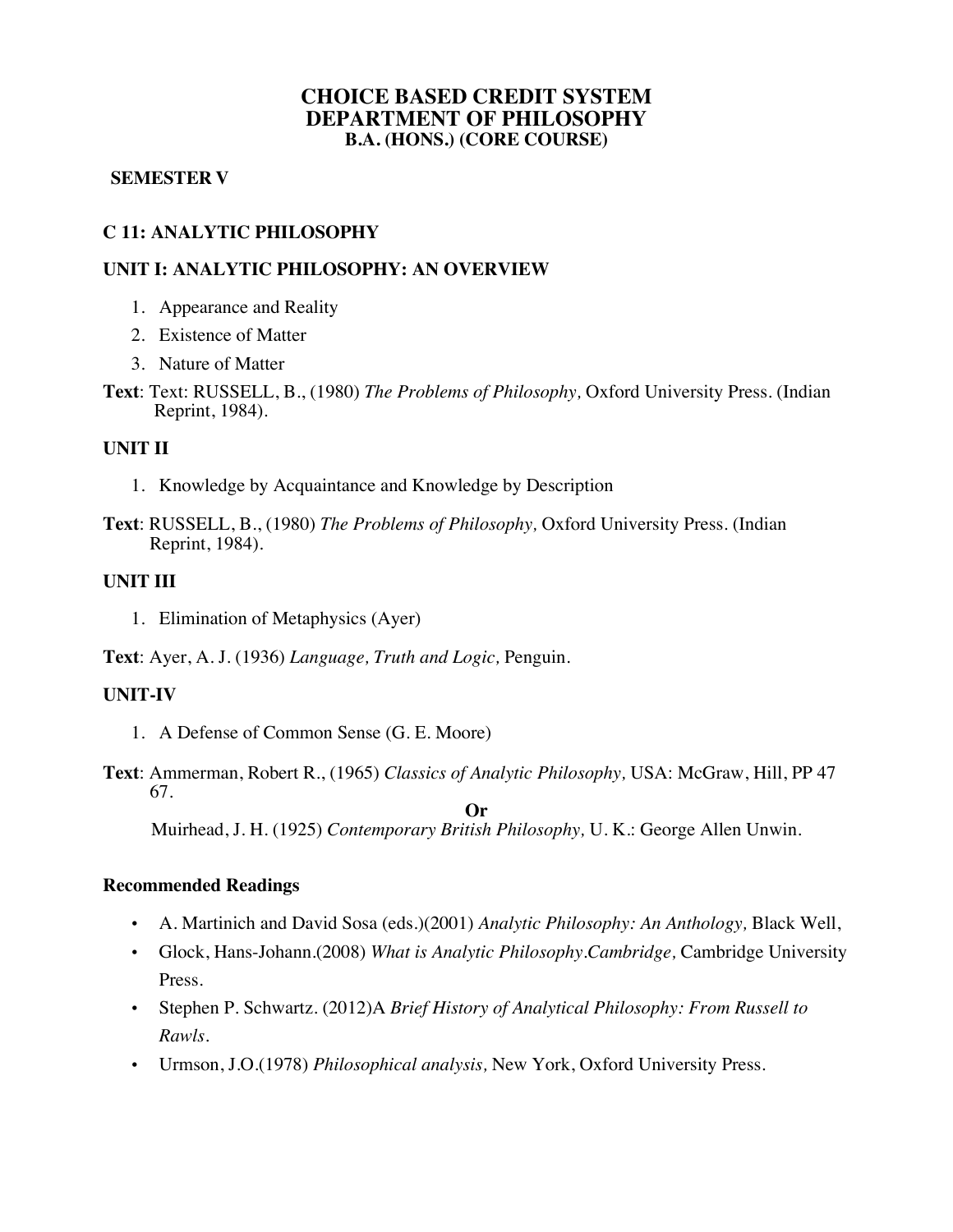# **CHOICE BASED CREDIT SYSTEM DEPARTMENT OF PHILOSOPHY B.A. (HONS.) (CORE COURSE)**

### **SEMESTER V**

# **C-12 CONTINENTAL PHILOSOPHY**

#### **UNIT I: Hegel**

Alexandre Kojeve(1980). *Introduction to the Reading of Hegel: Lectures on 'The Phenomenology of the Spirit'*. Ithaca & London: Cornell University Press, pp. 3-30.

#### **UNIT II: Heidegger**

Martin Heidegger. (1977). "The Question Concerning Technology". in *Being and Nothingness*, Part-

3, Chap.1 Sec IV. Hazel E. Barnes: New York. Pp . 340-51.

#### **UNIT III: Sartre**

Jean-Paul Sartre."Look" in Kim Atkins (ed.)(2005), *Self and Subjectivity*. Oxford: Blackwell

Publishing, pp. 87-100.

#### **UNIT IV: Merleau-Ponty**

Maurice Merleau-Ponty, "What is Phenomenology?" in T. Toadvine & L. Lawlor (eds.). *The Merleau-Ponty Reader*, Evanston (Illinois), Northwestern University Press, 2007, pp. 55-68

- Atkins, Kim (ed.),(2005) *Self and Subjectivity*. Malden: Blackwell Publishers
- Critchley, Simon,(2001)*Continental Philosophy: A Very Short Introduction*, Oxford: Oxford University Press
- Glendinning, Simon,(2006) *The Idea of Continental Philosophy*, Edinburgh: Edinburgh University Press.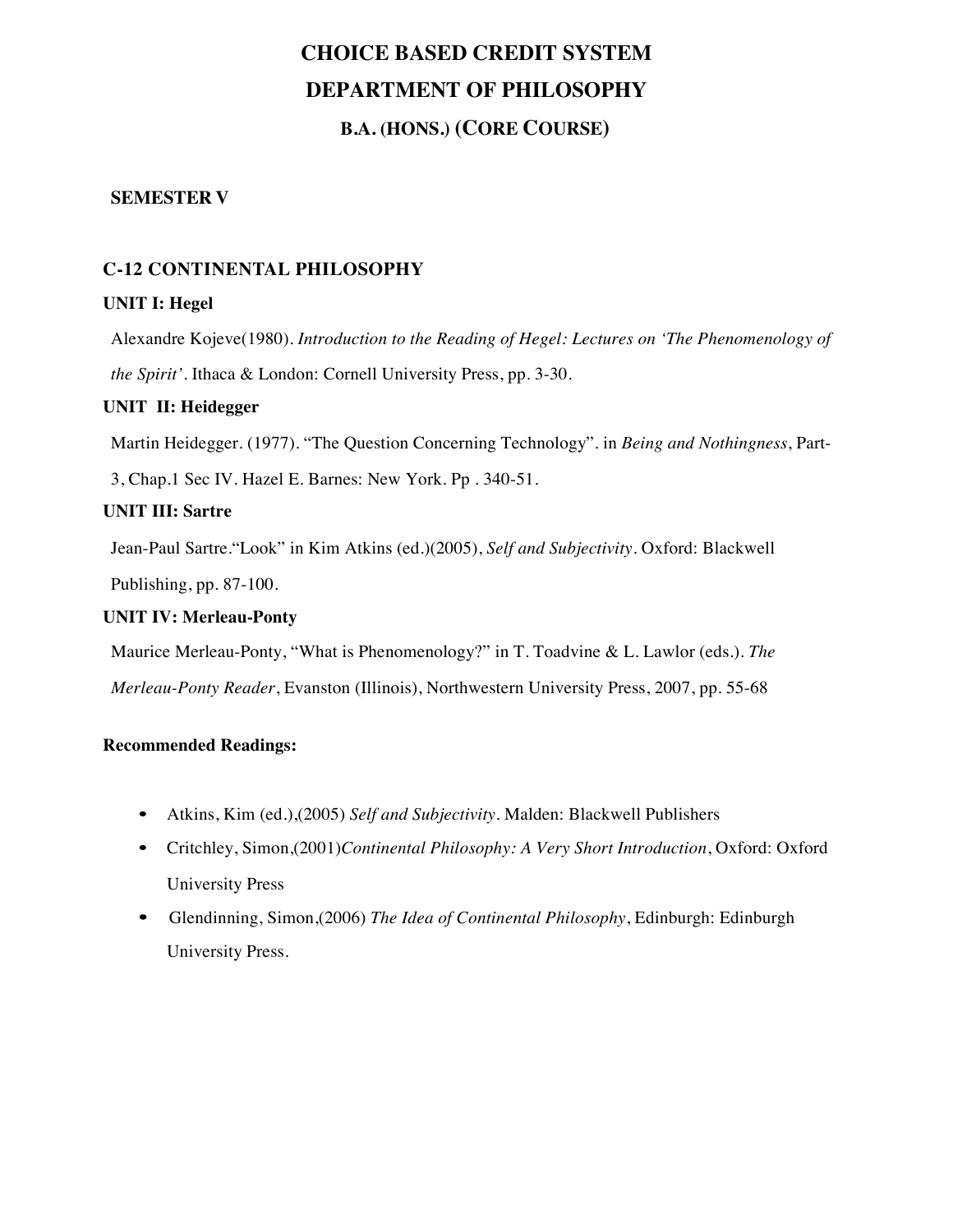# **B.A. (HONS.) (CORE COURSE)**

#### **SEMESTER VI**

### **C 13 PHILOSOPHY OF RELIGION**

#### **SECTION A: WESTERN**

### **UNIT I**

- 1. Nature of Philosophy of Religion and its distinction from theology
- 2. Proofs for the existence of God:

Ontological Argument (with reference to St. Anselm, Gaunilon's Criticism,

Descartes version, Kant's and Bertrand Russell's critique)

Cosmological Argument (Thomas Aquinas' version, The Kalam Cosmological

Argument, Immanuel Kant and William Craig's Criticism)

3. Religious language; Cognitivist debate, Non-Cognitivists Debate; Wittgenstein's view on Religious Language.

### **UNIT II**

- 1. Religious Pluralism (Religious Pluralism: John Hick)
- 2. Evil: Macloske God and Evil
- 3. Religion and Science (Science Discredits Religion: Richard Dawkins)

#### **SECTION B:INDIAN**

### **UNIT-III**

- 1. The Concept of Bhakti
- 2. The Concept of Dharma (Pūrva-mīmāṃsā)

### **UNIT-IV**

- 1. The Conceptions of God/Absolute (Śaṃkara's Brahman, Rāmānuja's God as Infinite, Personal and Good)
- 2. The Doctrine of Karma and Rebirth (with special reference to the *Bhagvadgītā* (any translation)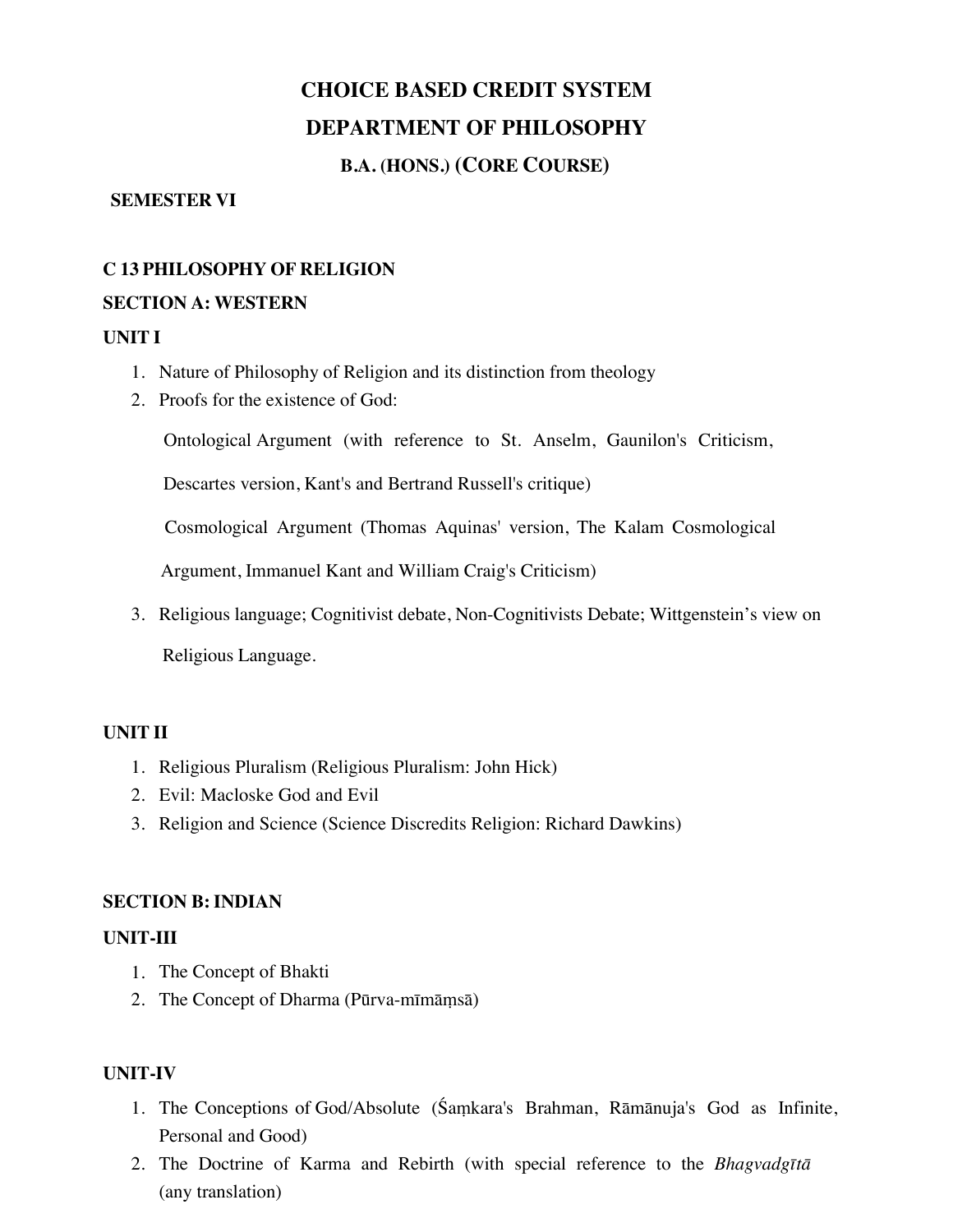- Baruch A Brody ed(1974). *Reading in Philosophy of Religion,* , Part-1, 1.17, , New Jersey PHI publication, pp 168-186)
- Chad, Meister*,* (ed.)(2008) *Philosophy of Religion Reader*, New York, Rutledge.
- Hinnells,J.R.(2005) *The Routledge Companion to the study of Religion ,*Oxon. Routledge.
- Hari Shankar Prasad (2007), *The Centrality of Ethics in Buddhism*, Delhi, Motilal
- Banarsidass. J
- Jadunath Sinha (2000) *Indian Philosophy* (vol i & II) Delhi, MLBDJ.
- John Shand Genl. Ed(2011)*. God- Central problems of Philosophy*, U.K. Acumen Publishing Ltd.
- Keith E Yandell,(1999) *Philosophy of Religion- a contemporary introduction*, Oxon, Routledge.
- Peterson, Hasker Reichenbach and Basinger (2001)*Philosophy of Religion: Selected Readings.* OUP.
- Philip L Quinn and Charles Taliaferro ed(1999)*. A Companion to Philosophy of Religion*, USA, Blackwell Publishers.
- Purushottam Bilimoria, Joseph Prabhu and Renuka Sharma ed*. Indian Ethics- Classical Traditions and Contemporary Challenges*, OUP, New Delhi.
- S. N. Dasgupta: (2000) *History of Indian Philosophy* (Vol. I, II, III) OUP,
- Stump and Murray, ed(1999)*. Philosophy of Religion The Big Questions,* Blackwell publications.
- The Hindi Translation of John Hick, Philosophy of Religion, is available, Dharm Darshan anuvadaka, Rajesh Kumar Singh, PHI, New Delhi, 1994.
- V. P. Verma, Dharma Darshan Ke Mool Siddhant, Hindi madhyam Karyanvaya Nideshalaya, New Delhi, 1991.
- William Lane Craig ed. (2002). *Philosophy of Religion: A Reader and Guide*, Edinburgh, Edinburgh University Press.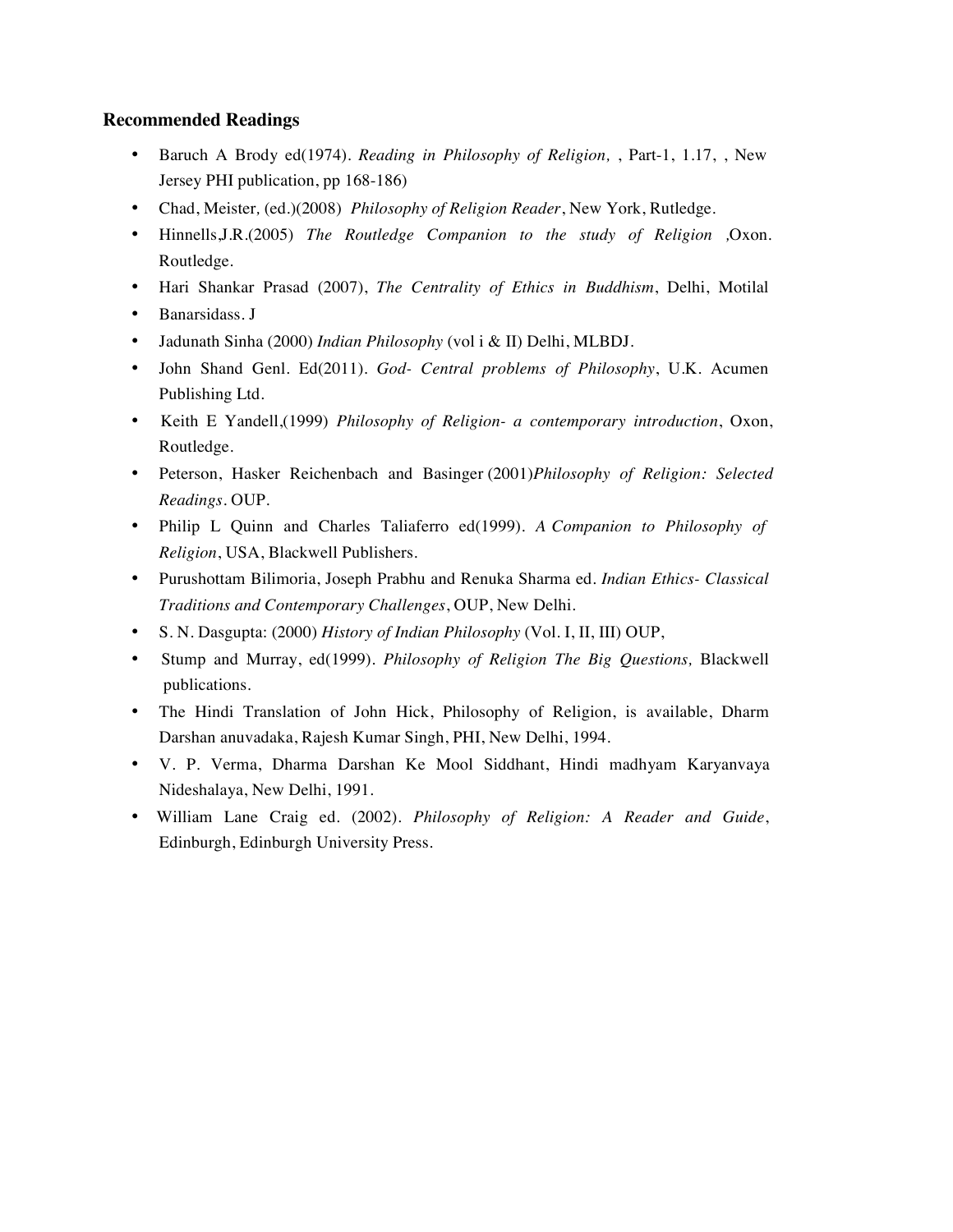# **CHOICE BASED CREDIT SYSTEM DEPARTMENT OF PHILOSOPHY B.A. (HONS.) (CORE COURSE)**

### **SEMESTER VI**

# **C 14 PHILOSOPHY OF LANGUAGE**

#### **Section A: Western**

#### **UNIT I: The Relation of Language with the World**

- 1. Gottlob, Frege, *On Sense and Reference Text* : Dummett, (1993) *Michael Frege's Philosophy of Language,* London: Duckworth & https://en.wikisource.org/wiki.
- 2. Bertrand Russell, "On Denoting", *Mind,* 1905, pp 479-493.

#### **UNIT II: Philosophy of Language**

1. Austin, 'How to do things with words'

*Text:* Austin, J. L. (1962) 'How *to do things with words'* Oxford: Clarendon Press.

#### **Section B: Indian**

#### **UNIT III**

- 1. Nature of Verbal Knowledge.
- 2. Means of Knowing Denotative Function: Grammar
- 3. Denotative Function is in the Individual Qualified by Form and Universal.
- 4. Division of Words
- 5. Implication (laksana)

#### **UNIT IV**

- 1. Contiguity (asatti)
- 2. Semantic Competency (yogyata)
- 3. Syntactic Expectancy (akanksa)
- 4. Intention of the Speaker (tatparya)
- Text Units III & IV: *Nyaya-siddhantamuktavali* of Visvanatha

English Translation: *Nyaya Philosophy of Language,* Tr. John Vattanky, S. J., Sri Satguru

Publications, Delhi, 1995.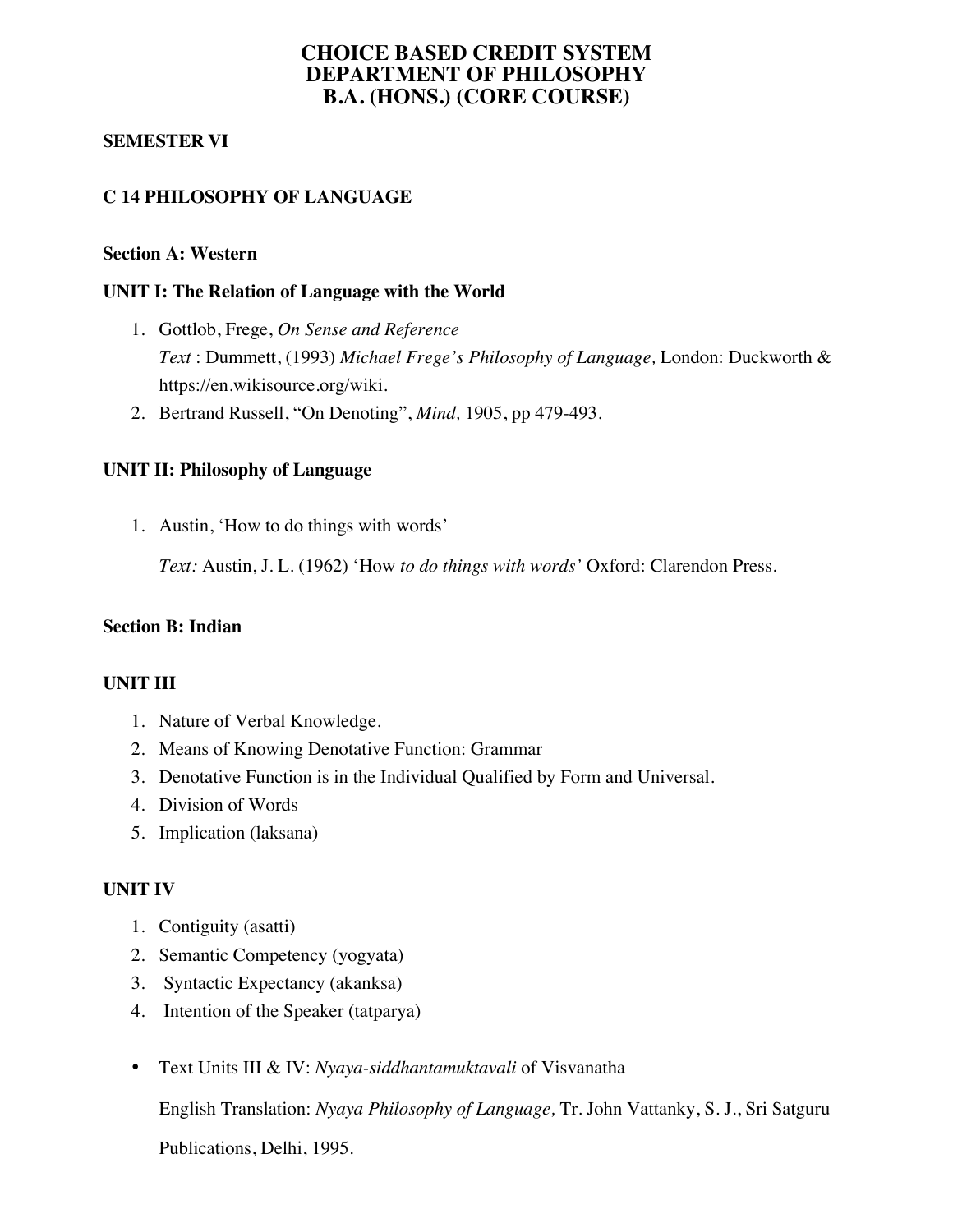- Davidson, Donald, (2001) *Subjective, Objective, Intersubjective,* SA: Oxford University Press. 22
- Donnellan, Keith. "Reference and Definite Descriptions", *Philosophical Review,* (1966),pp 281-304.
- Jerrold, Katz. J. (1971) *The Philosophical Relevance of Linguistic theory in The Philosophy of Language,* (ed.) Searle, Oxford University Press.
- Jha, V. N. (1992) *Sabdakhanda of the Nyayasiddhantamuktavali, Sambhas̄,* Vol. 13.
- Kunjuni Raja, K. (1963). *Indian Theories of Meaning,* Adyar Library, Madras, 1963.
- Lycan, William. (2008). *Philosophy of Language: A Contemporary Introduction,* New York: Routledge.
- Matilal, B. K. (1996). *Logic, Language, and Reality,* Delhi: Motilal Banarsidass, Delhi.
- Russell, Bertrand, (1918) *The Philosophy of Logical Atomism,* in R C Marsh, *Logic and Knowledge,* New York: Routledge.
- Shastri, D. N. (1964) *Critique of Indian Realism,* Agra: Agra University.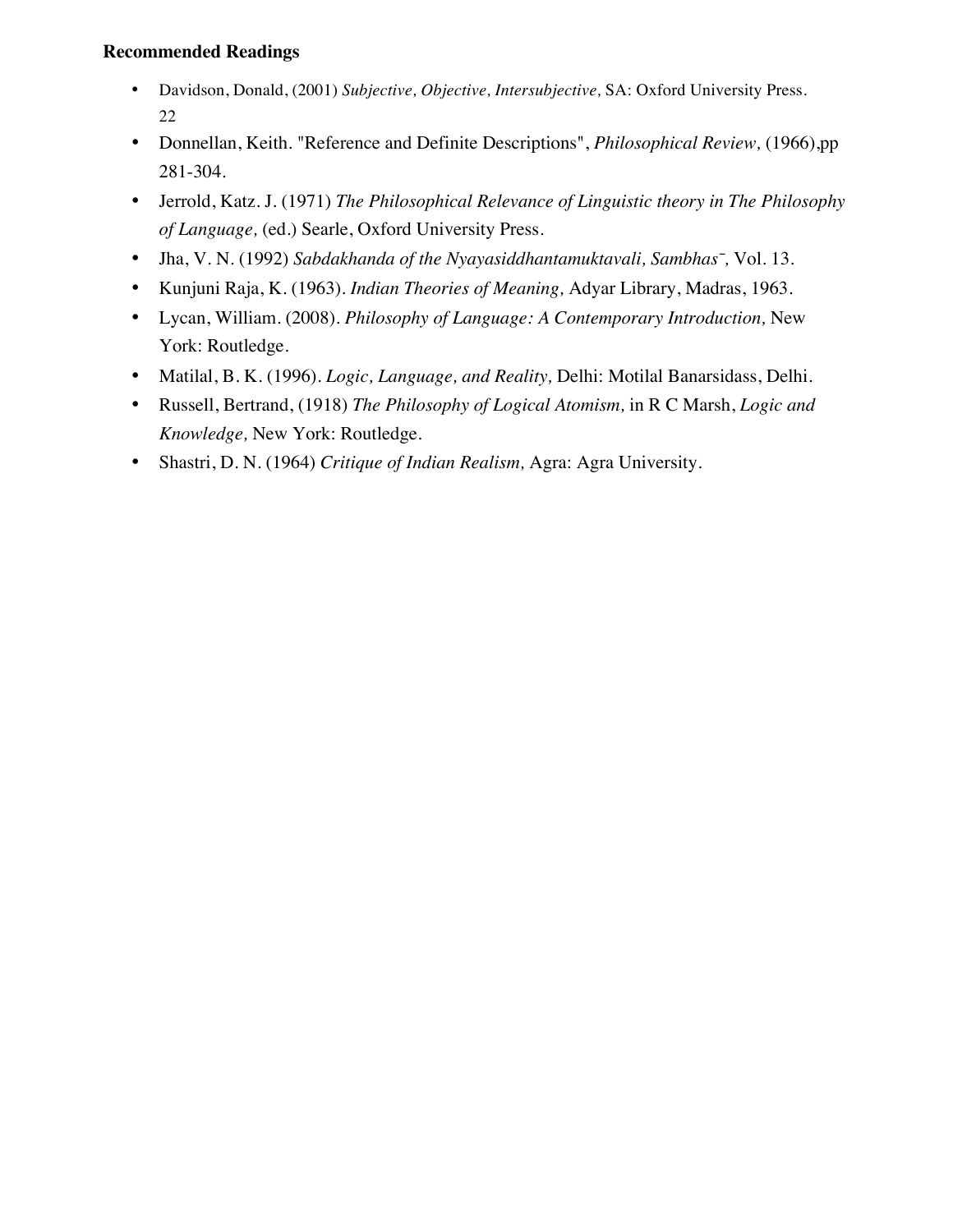# **DSE- 1 (SEM-V) PHILOSOPHY OF MIND**

# **UNIT I. Mind and Body**

1. The mind/body problem, and Descartes' dualism *Text:* Descartes, Meditations II and VI (Chalmers article #1)

# **UNIT II**

1. Behaviourism *Text:* Ryle, "Descartes' Myth," (Chalmers #5)

# **UNIT III**

1. Identity Theories *Text:* Smart, "Sensations and Brain Processes," (Chalmers #9)

# **UNIT IV**

- 1. Functionalism *Text:* Putnam, "The Nature of Mental States," (Chalmers #11).
- 2. Problems with Functionalism: The Knowledge Argument *Text:* "Epiphenomenal Qualia," (Chalmers #28)

- Churchland, *P.,(1988) Matter and Consciousness: A Contemporary Introduction to the Philosophy of Mind,* USA, MIT Press.
- Crane, T.(2003), *The Mechanical Mind: A Philosophical Introduction to Minds, Machines and Mental Representation,(2nd* edition), *,* New York Routledge.
- David J. Chalmers(ed.) (2002), *Philosophy of Mind: Classical and Contemporary Readings,* Oxford, Oxford University Press.
- Heil, J.(2012), *Philosophy of Mind: A Contemporary Introduction* (3 edition), London,
- Kim, J.(2010), *Philosophy of Mind,* (3rd edition), USA, Westview Press.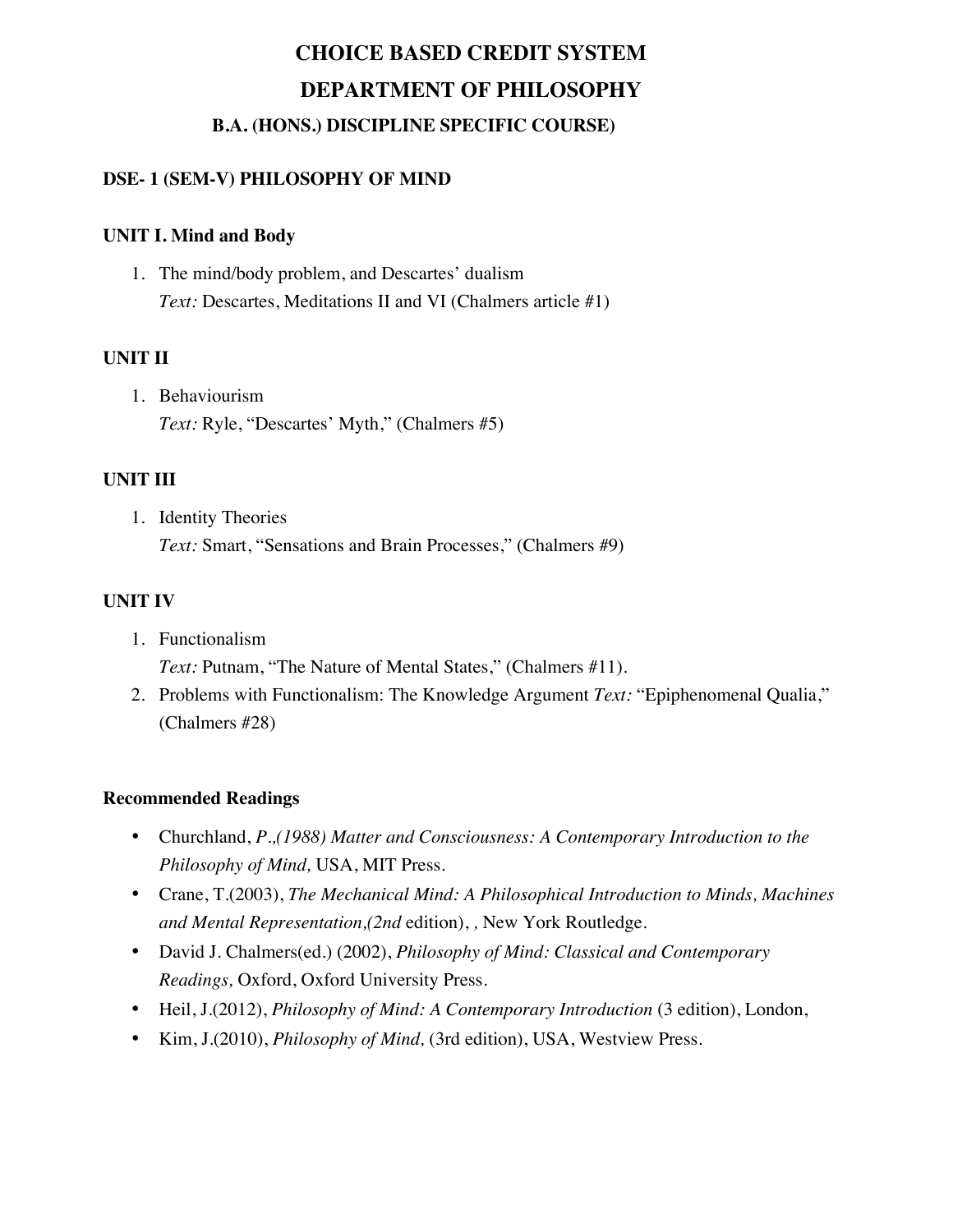# **DSE- 2 (SEM-V) PHILOSOPHY OF SCIENCE**

### **UNIT I: The Problem of Induction: Hume (traditional problem)**

# **UNIT II: Observation and Explanation**

**UNIT III: Change and Rationality in Science: Popper and Lakatos** 

**UNIT IV: Change and Rationality in Science: Kuhn and Feyerabend** 

#### **Prescribed Readings**

### **Unit I**

• Hume: *An Enquiry Concerning Human Understanding,* section IV (parts I-II), also in *Epistemology: Contemporary Readings* ed. By Michael Huemer, Routledge, London, 2002, pp: 298-306

### **Unit II**

- "Observation" in *Patterns of Discovery,* by N. R. Hanson, Cambridge University Press, Cambridge, 1958, Chapter-1 pp 4-30.
- N. Harman "Inference to the Best Explanation", *Philosophical Review,* vol.74, pp 88-95.

### **Unit III**

- K. Popper,"The Problem of Demarcation", *Conjectures and Refutations,* pp 33-46,The *Logic of Scientific Discovery ,pp* 10-20,Falsificationism: *The Logic of Scientific Discovery,* pp 57- 74.
- Lakatos: Scientific Research Programs: 'The Methodology of Scientific Research Programs', *Philosophical Papers,* vol. 1, ed. By John Worrall and Gregory Curie, Cambridge University Press, United Kingdom, 1978, pp 47-67.

### **UNIT IV**

• T. Kuhn: Paradigm Change and Scientific Progress, 'The *Structure of Scientific Revolutions,' International Encyclopedia of Unified Science,* vol. II, no. 2, University of Chicago Press, USA, 1962.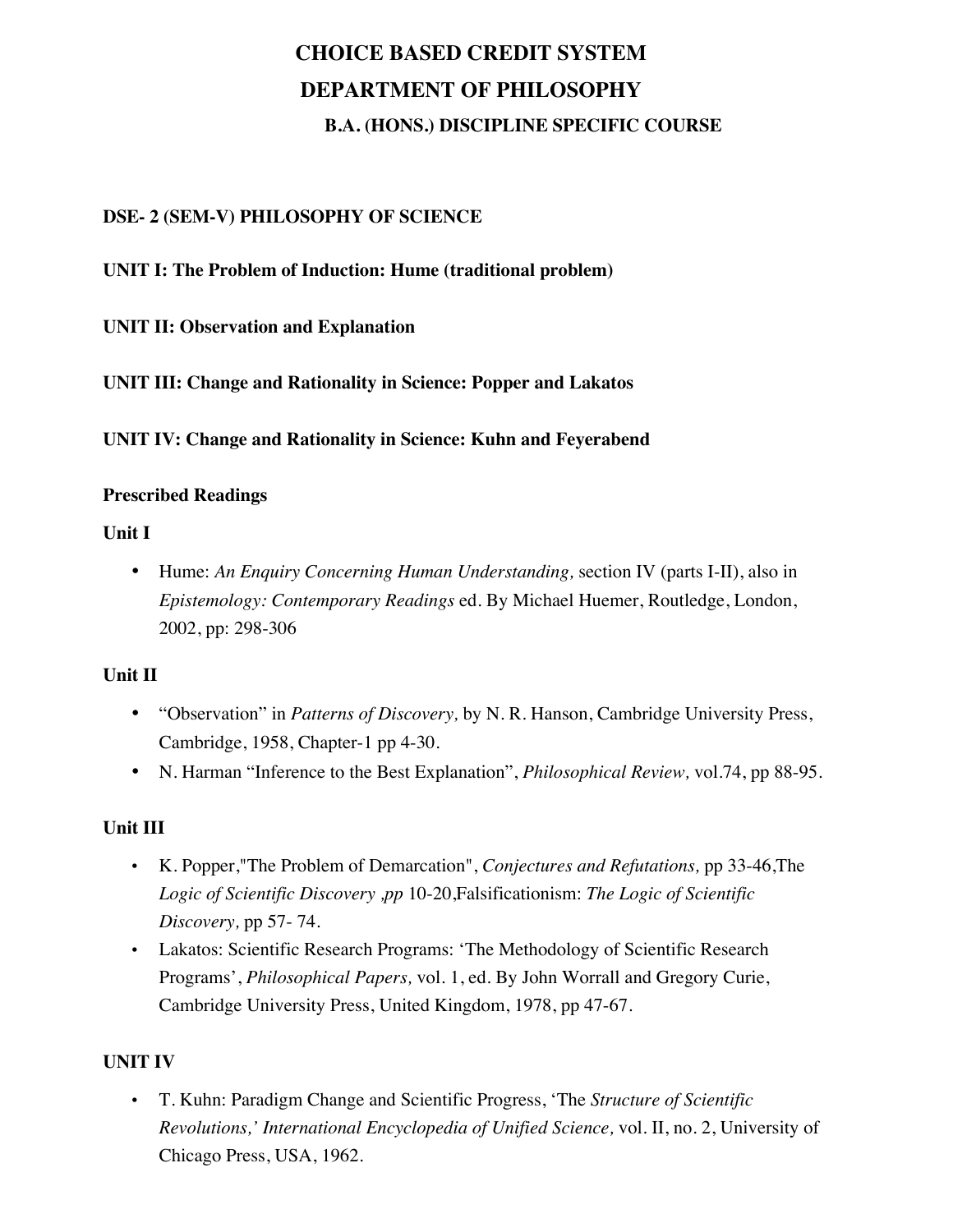• P. Feyerabend: "How to Defend Society Against Science" in *Introduction to Philosophy,*  John Parry and Michael Bratman (ed.), 3rd edition, Oxford University Press, 1999, pp 277- 283.

- Dilworth, C.(1981), *Scientific Progress,* London: D. Reidel.
- Hanson, N. R(1958). *Patterns of Discovery,* Cambridge. Cambridge University press.
- Hanson, N. R,(1972)A *Guide to Philosophy of Science,* London. George Allen &Unwin.
- Ladyman, James,( 2002) *Understanding Philosophy of Science,* London Routledge.
- Nola, R. and Sankey, H. (eds.)(2000), *After Popper, Kuhn and Feyerabend* London Kluwer Academic Publishers.
- Smith, Peter G.( 2003.), *Theory and Reality,* The University of Chicago Press, Chicago.
- Swinburne, R, (ed.)(1974)The *Justification of Induction,* Oxford ,Oxford University Press.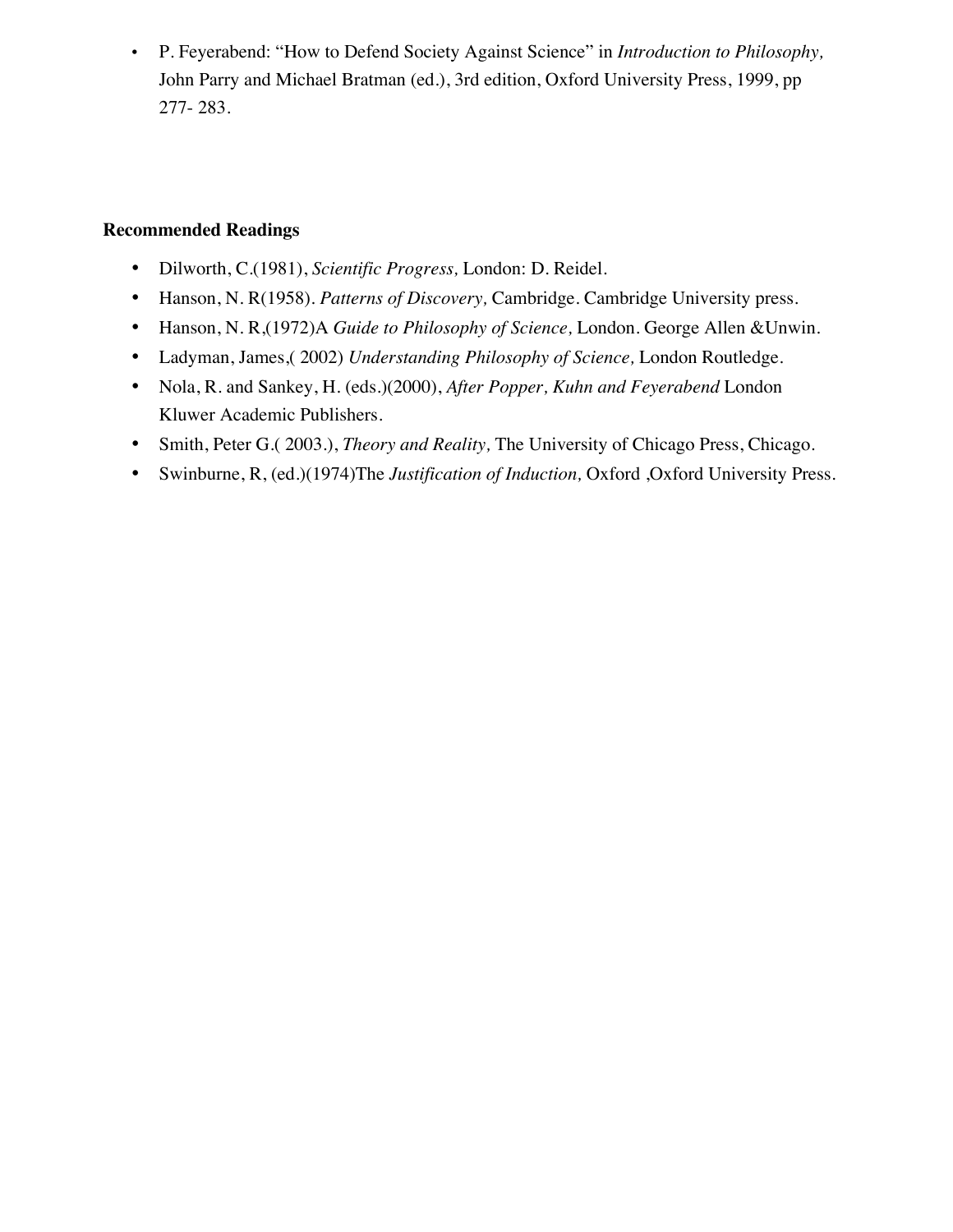#### **DSE-3 (SEM-V): PHILOSOPHY OF LAW**

#### **UNIT-I LAW- CONCEPT, MEANING AND DEFINITION**

- 1. The concept of law, the nature of law.
- 2. Traditional Natural law theory: Thomas Aquinas
- 3. Legal Positivism: Austin: Law as Command
- 4. Hart: Law as a system of Rules; theory of Primary and Secondary Rules; Criticism of Austin
- 5. Dworkin: Law as Integrity

#### **UNIT-II THEORIES AND SOURCES OF LAW;**

- 1. Types of Law; Legal Reasoning; Law and Interpretation
- 2. Constitutional Law: (what is Constitutional Law?)
- 3. Conventional Law: (The Common Law & Civil Law)
- 4. Codification of Law: (Bentham)

#### **UNIT-III LAW AND MORALITY**

- 1. Legal Obligation, Authority and Validity of Law
- 2. Voluntarist theories to obey the law: Consent; Fair Play
- 3. Non voluntarist theories to obey the law: Instrumental justification; Necessity
- 4. The Moral Obligation to obey the Law; Is Law determined by morality?
- 5. Hart-The Separation of Law and Morals

#### **UNIT-IV CRIMINAL RESPONSIBILITY, DESERT AND PUNISHMENT**

- 1. Definitions: Crime; Punishment; Responsibility; Mens rea
- 2. Theories of Punishment
- 3. Capital Punishment

#### **Recommended Readings**

- Feinberg, J., Coleman, J., and Kutz, C. (2013) *Philosophy of Law*, 9th ed. USA: Pearson.
- Marmor, A. (2014) *Philosophy of Law*, Princeton University Press, Princeton.
- Martin P. Golding and William A. Edmundson (ed.) (2004) *Blackwell Guide of Philosophy of*

 *Law & Legal Theory,* London, Blackwell

• Tebbit. Mark(2005) *Philosophy of Law-An Introduction*, N.Y. Routledge.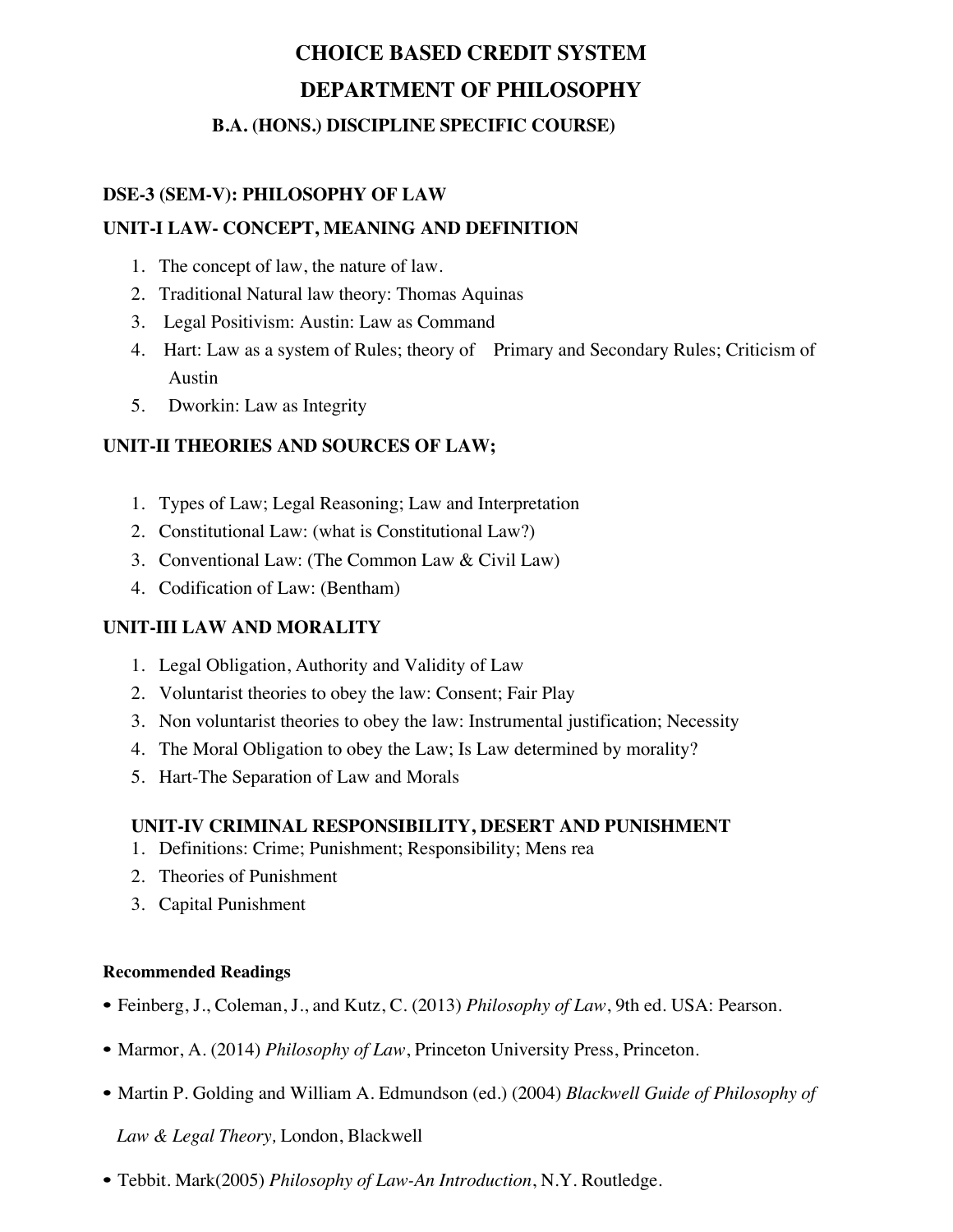#### **DSE- 4 (SEM-V) INDIAN MATERIALISM**

- 1. Ancient Indian Materialism and Its Sources -Pre-Carvaka (Sañjaya, Ajita Kesakambali, Makkaala Gosala, Raikwa, Satyakama Jabali, Purana Kashyapa ) ,Early Samkhya, Atomism of Viseshika and Carvaka
- 2. Carvaka/ Lokayata
- 3. Refutation of Idealism, Spiritualism and Religion
- 4. Characteristic Features of Materialism –Epistemology and Ethics- Rational, Realistic, Naturalistic, Scientific, Humanistic, Anti-dogmatic and Anti-Ritualistic
- 5. Influence of Indian Materialism: Contemporary Social movements Marxist/Atheist/Rationalist/Self-Respect/PopularScience/Anti Caste Movements
- 6. Contemporary Thinkers of Indian Materialism –

(i) M.N. Roy, (ii) Rahul Sankrityayan, (iii) Periyar, Debiprasad, (iv) Chattopadhyaya, (v) D D Kosambi, (vi) Gora (Nastika Kendram), (vii) A T Kovoor (Rationalist movement), (viii) B. Ramakrishna (Carvaka Ashramam), (ix) Narendra Dabholkar (Andhashraddha Nirmoolan Samiti)

- Bhattacharya, R , "Development of Materialism in India: the pre-Cārvākas and the Cārvākas" *Esercizi Filosofici* 8, 2013, pp. 1-12. http://www2.units.it/eserfilo/art813/bhattacharya813.pdf
- Chattopadhyaya, D( 1976 ) *What is living and what is dead in Indian philosophy*, Calcuta, People's Publishing House. pp1-19, 171-215.
- Dale M Riepe,(1961) *Naturalistic Tradition in Indian Thought,* Seattle: University of Washington Press, pp.1-14.
- Debiprasad Chattopadhyaya, selected excerpts from *Lokāyata –Study in Ancient Indian*
- *Materialism*, Bombay: Peoples Publishing House, 2008.
- Gokhale, P P (1993) *Cārvāka Theory of Pramāṇas: A restatement*, Philosophy East and West, Vol 43. No.1, pp.675-682
- Jihannnes Quack, "Global Expressions-India," Stephen Bullivant, Michael Ruse (Eds.) *The Oxford Hand Book of Atheism*, Oxford: Oxford University Press, 2013, Pp.651-664.
- Jihannnes Quack.(2012) *Disenchanting India –organized rationalism and criticism of Religion in India*, Delhi: Oxford University Press, Pp.3-21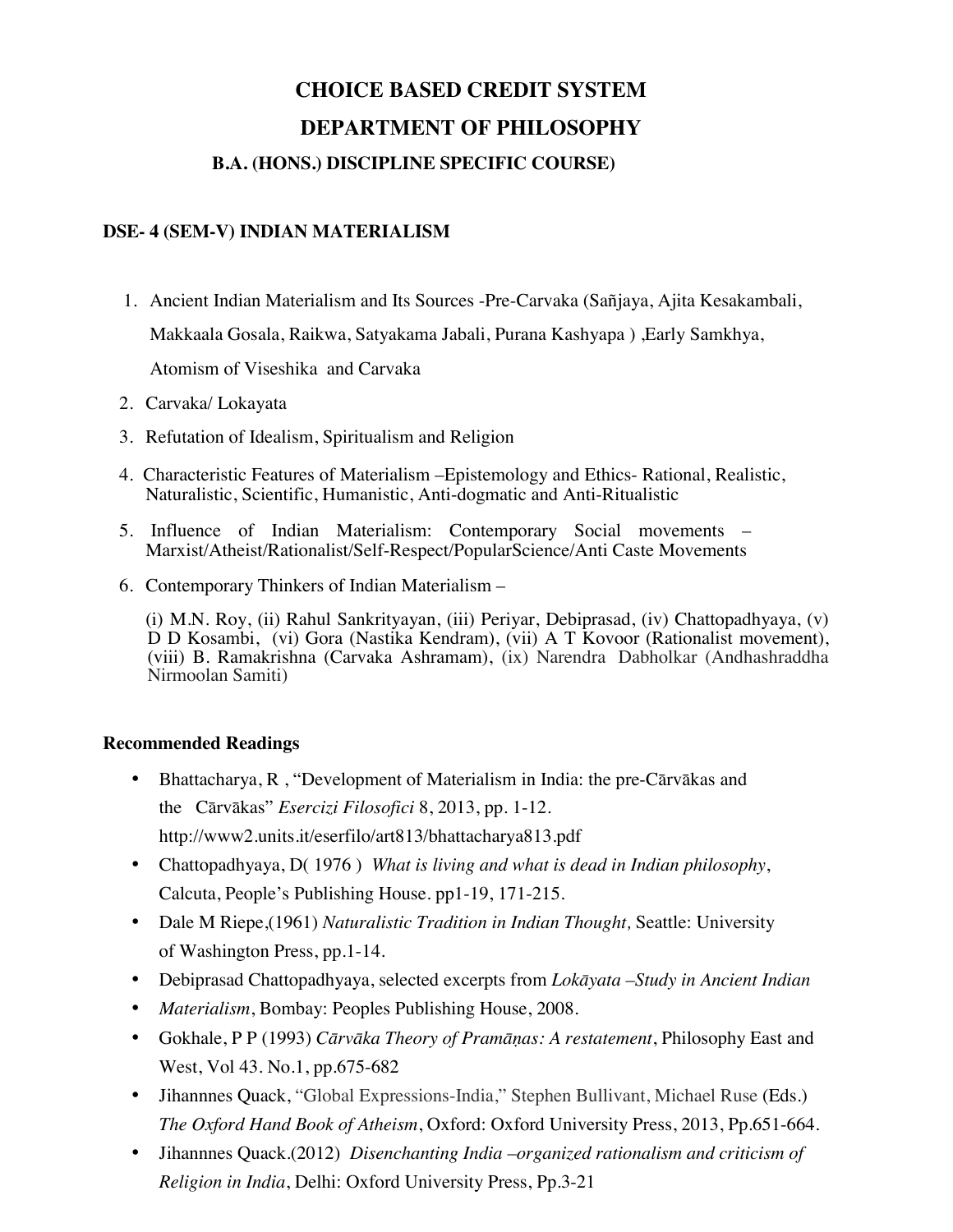- M.N. Roy, selected excerpts from *Materialism*, Delhi: Ajanta Publications,1987.
- Sarvadharsana-sanghra of Madhvacaharya (ed.) K.L. JOSHI, Chap-1, Parimal Publication, Delhi. pp. 3-16.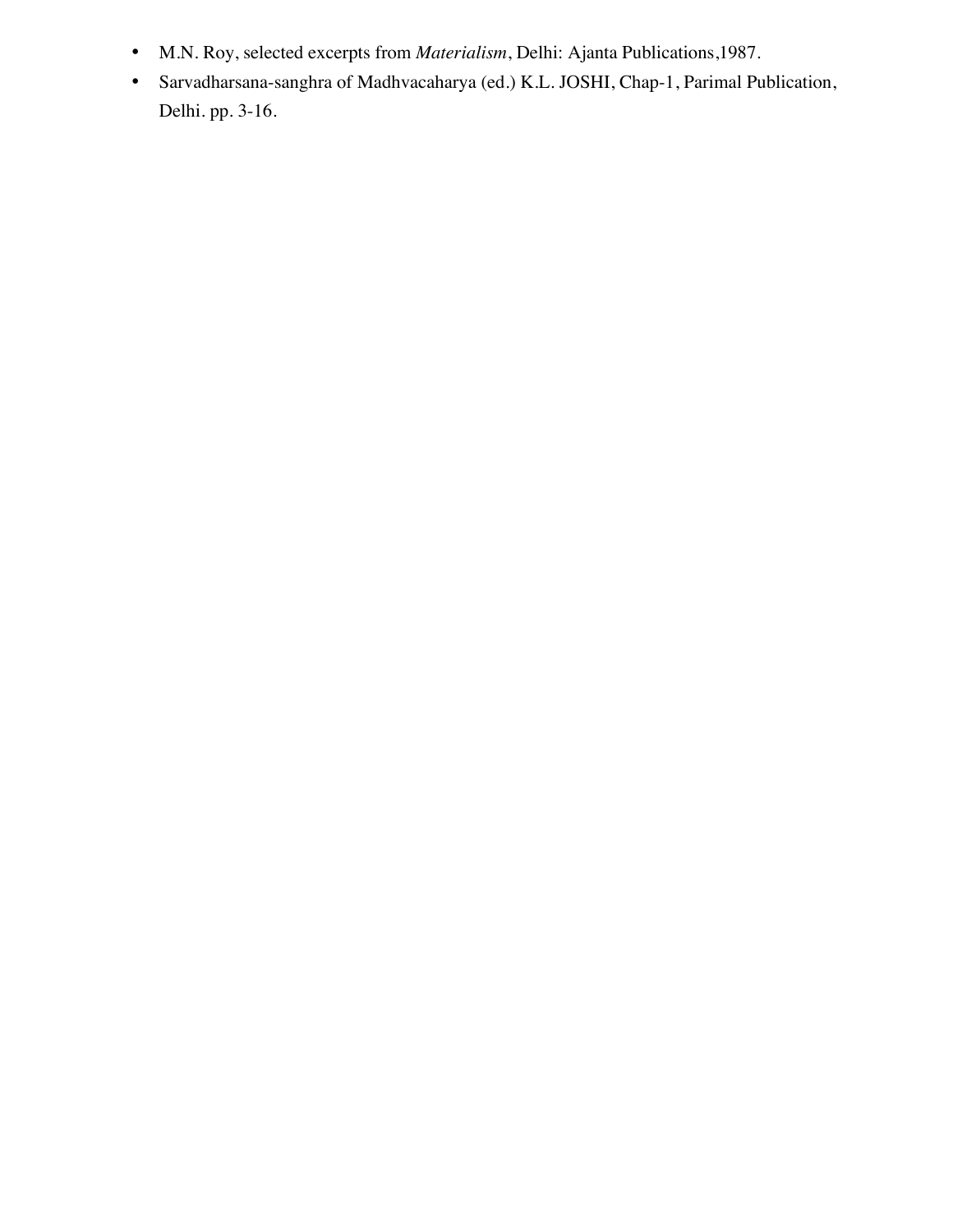#### **DSE-5 (SEM-V) BIO ETHICS**

UNIT-1: Defining Bioethics:

- 1. What is Bio ethics?
- 2. Concept of Human Dignity and Human Rights

#### UNIT-2 : Core Concepts

- 1. Concept of personhood
- 2. Consent and Informed consent
- 3. Autonomy, Privacy and Confidentiality
- 4. Life and death: Sanctity of Life, Right to Life, Right to Die.

#### UNIT – 3: ETHICAL DILEMMAS

- 1. Abortion
- 2. Surrogacy
- 3. Cloning
- 4. Euthanasia
- 5. Sex Determination

UNIT- 4: Health and Social Responsibility

- 1. Concept of physical and Mental well-being
- 2. Assisted reproduction and social dilemmas
- 3. Health care for the underprivileged and the Elderly

- URL http://unesdoc.unesco.org/images/0016/001636/163613e.pdf
- Barilan, Yechiel M. (2014) Human Dignity, Human Rights, and Responsibility –
- *The New Language of Global Bioethics and Biolaw,* U.S.A.: MIT.
- Kuhse, H. and Singer, P. (2008) *Bioethics: An Anthology*, 2nd Ed. Blackwell.
- Singer, Peter A. and Viens, A. M. (2008) *The Cambridge Textbook of Bioethics*, Cambridge: Cambridge University Press**.**
- Vaughn, L. (2012) *Bioethics: Principles, Issues and Cases*, Oxford: Oxford University
- Press.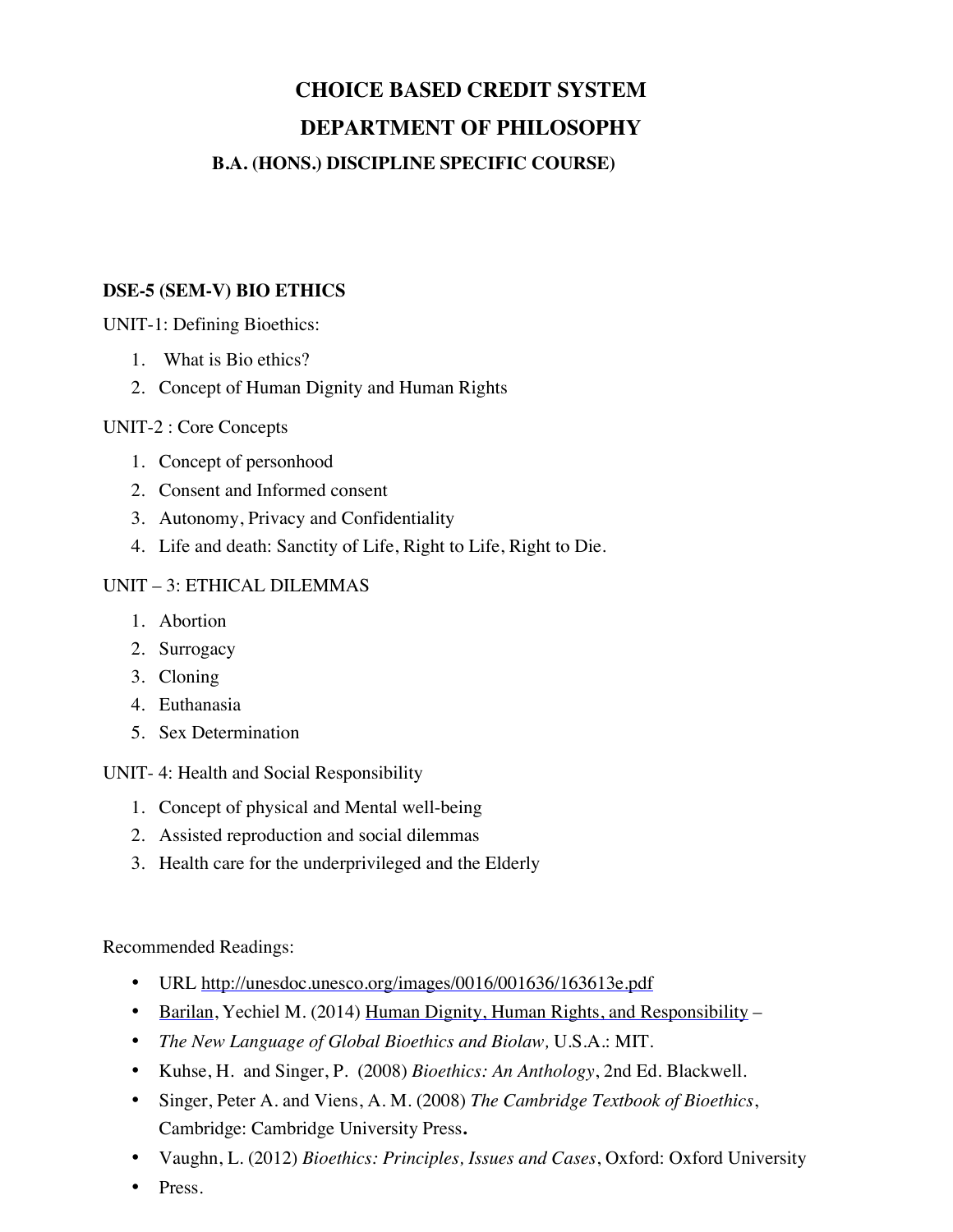• Steinback,Bonnie(2007)*The Oxford Handbook of Bioethics*, Oxford.OUP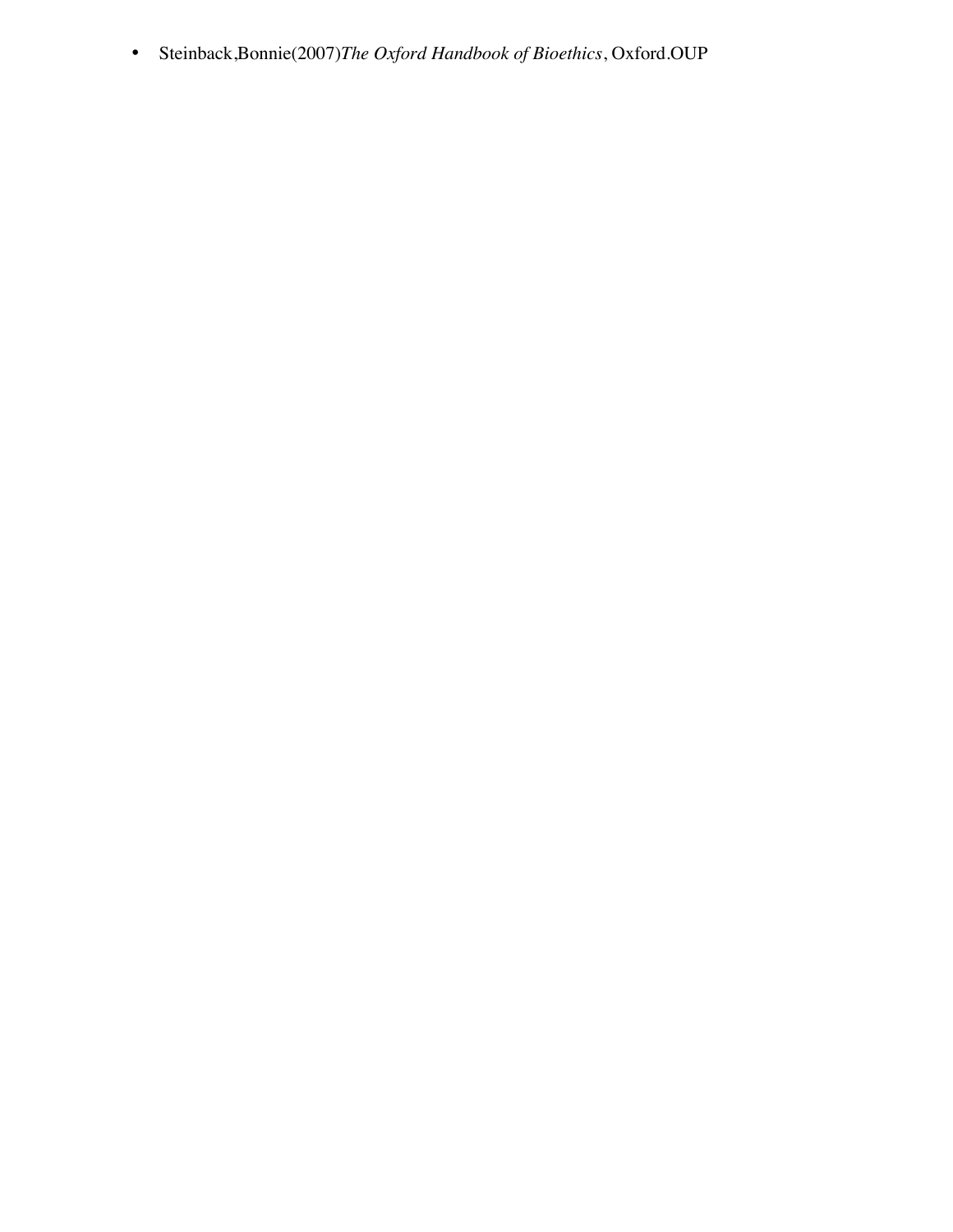#### **DSE-6 (SEM-VI) : FEMINISM**

#### **UNIT I: Patriarchy and Feminist Movement**

- 1. Introduction and Chapter 11 entitled 'The creation of Patriarchy' in *The Creation of Patriarchy*, Gerda Lerner, OUP, 1986, pp 3-14 & 212-229.
- 2. Feminism: A Movement to end Sexist Oppression, Bell Hooks, *Feminisms,* Oxford Readers pp 22-27.

#### **UNIT II: Epistemology**

- 1. "Is there a Feminist Method?", Sandra Harding (*Feminisms,* Oxford Reader) pp160-170.
- 2. "The Feminist Critique of Philosophy", Moira Gatens, *Feminism and Philosophy*: *Perspective on Difference and Equality,* Moira Gatens, Polity Press, UK, 1991, pp 85-99.

#### **UNIT III: Body and Gender**

- 1. "Life' as we have known It: Feminism and Biology of Gender", Lynda Birke, pp 243-264, *Science and Sensibility, Gender and Scientific Enquiry, 1780-1945*, ed. by Mariana Benjamin, Basil Blackwell, 1991, UK.
- 2. "The Self Is Not Gendered: Sulabha's Debate with King Janaka", RuthVanita, *NWSA Journal* 2003, Vol 15, pp76-93.

### **UNIT IV: Women and Society**

- 1. "Whatever happened to the Vedic *Dasi*? Orientalism, Nationalism and a Script for the Past, Uma Chakravarti" *Recasting Women, Essays in Indian Colonial History*, ed by KumkumSangari and SudeshVaid, pp27-79, Rutgers University Press, New Brunswick, 1990.
- 2. "Women Religion and Social Change in Early Islam", by Jane I Smith in *Women Religion and Social Change*, 1985, pp19-35.

#### **Recommended Readings:**

• Squires, Judith and Kemp, Sandra.Feminisms, Oxford Reader, OUP, USA, 1998.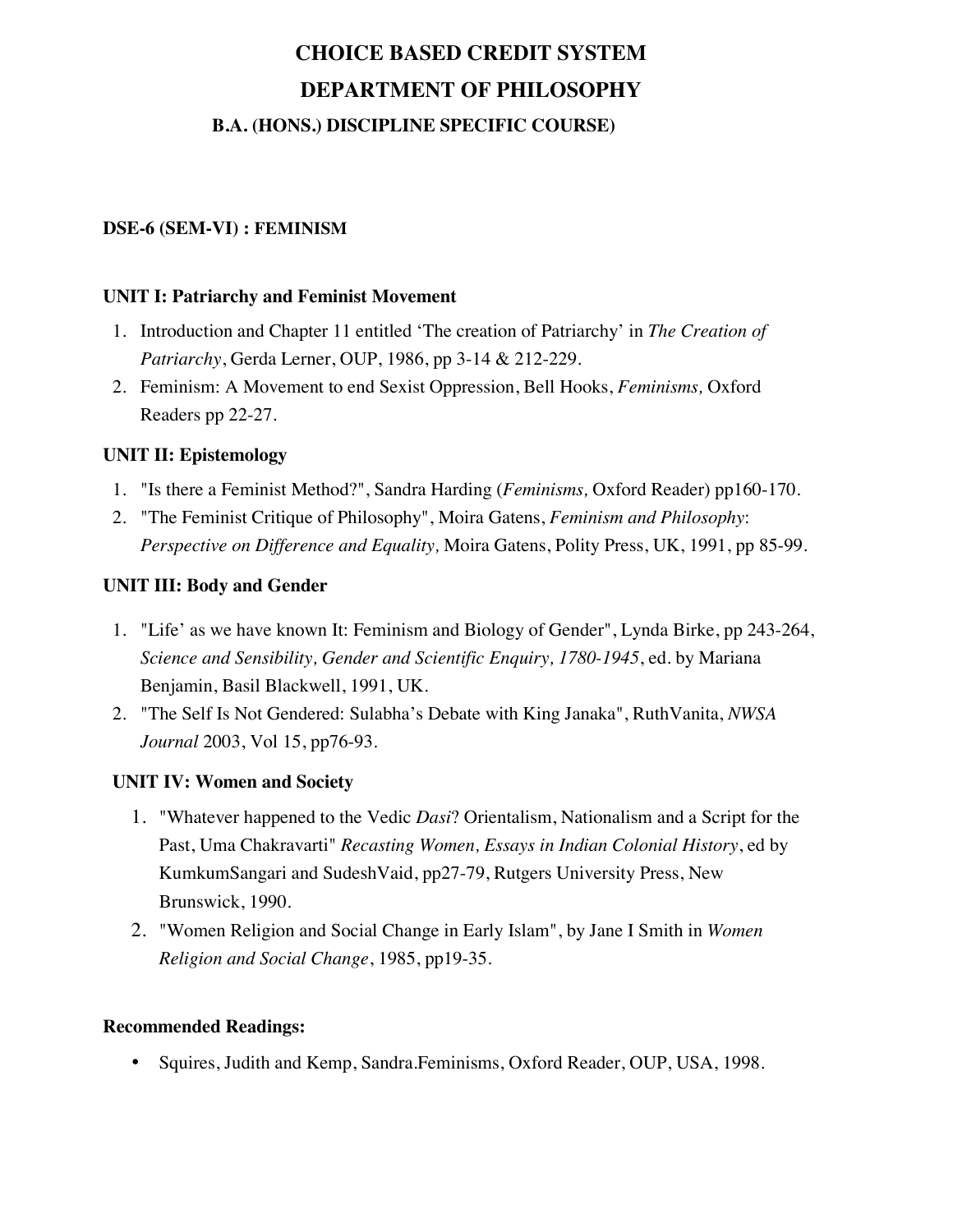#### **B.A. (HONS.) DISCIPLINE SPECIFIC COURSE)**

#### **DSE-7 (SEM-VI) : INDIAN THEORIES OF CONSCIOUSNESS**

#### **UNIT-I**

- 1. *Kaṭhopaniṣad*: Chapter. 1 Valli I, II & III; *Kaṭhopaniṣad* in "Ekadasepansodan". Ed. by V. S. Sastri, Motilal Banarsidas, Delhi, 1966.
- 1. *Bhagavadgītā*: Chapter II, Verses 11-30; The Bhagavadgītā (Text and Translation) by R. C. Zachner, Oxford University Press, New York, 1973.

#### **UNIT-II**

1. *The Questions of King Milinda*, Book II Translated from Pali by T. W. Rhys David, Motilal Banarsidas, Delhi 1965, pp 40-99.

#### **UNIT-III**

1. Jayanta Bhatta, Nyāyamañjarī, Dehātmavāda (Śarīrātmavādī-cāarvāka-mata) (Indian Council of Philosophical Research, New Delhi, 1990, pp 109-128

### **UNIT-IV**

1. Śaṃkara's Introduction to the *Brahmasūtra* called *Upodghāta*, pp.1-4, *Brahmasūtraśāṃkarabhāṣya* (edited by Vasudeva Sharma Published by Tukaram Javaji, Nimaya Sagara, Bombay.

- Hume,R.E. (1921). *Thirteen Principal Upaniṣads,* Oxford, Oxford University Press.
- Radhakrishnan, S. (1974). *The Principal Upaniṣads*: Edited with Introduction, Text, Translation and Notes, London: George Allen & Unwin.
- *Brahmasūtra-śāṃkara-bhāṣya*, tr. By Gambhirananda, Advaita Ashram, Calcutta.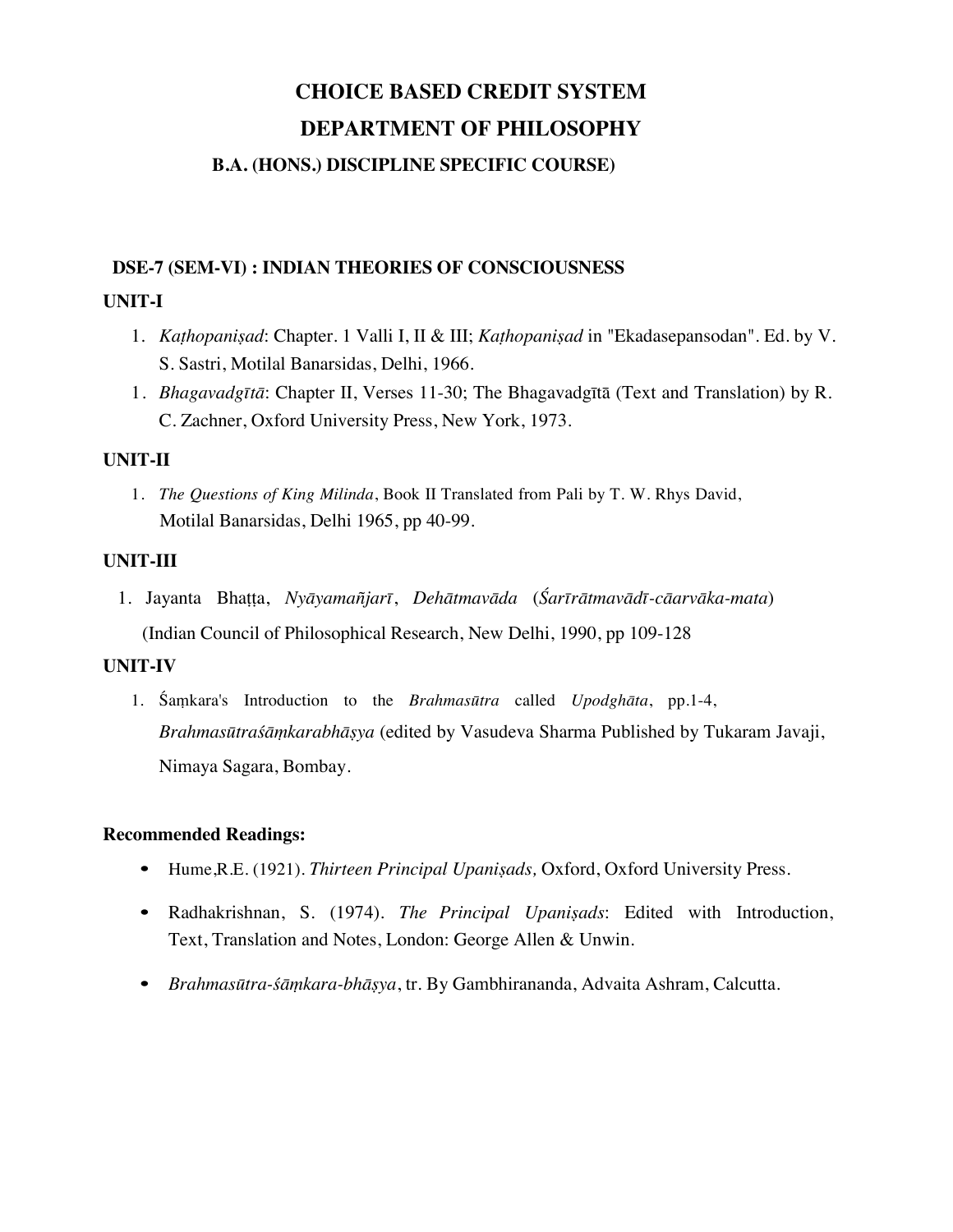#### **DSE- 8 (SEM-VI) AESTHETICS**

**UNIT I:** M. Hiriyanna: Indian Aesthetics (Ch.1) Art and Morality (Ch. 7) Rasa and Dhavani (Ch. 10)

**UNIT II:** Ananda K . Coomaraswamy: The Theory of Art In Asia (Ch. I) in The Transformation of Nature in Art'

**UNIT III**: Paul Valery: The Idea of Art.

**UNIT IV**: J. P. Sartre: The Work of Art.

**UNIT V**: A. Saville: Intention in Art.

- Aldrich, V.C (1963) *Philosophy of Art,* Prentice Hall.
- Coomaraswamy, A. K (1995). *The Transformation of Nature in Art',* Sterling Publishers.
- Ghosh, R. *Great Indian Thinkers on Art: Creativity, Aesthetic Communication and Freedom,* Sandeep Prakashan (Black and White Delhi 2006).
- Gupta, S. (1999) *Art Beauty and Creativity,* Delhi: D.K Printers. (1993) *Saundarya Tatva Mīmāṃsā,* Seema Sahitya Bhavan,
- Hiriyanna, M. (1997) *Art Experience,* Indira Gandhi National Centre for the Arts, Manohar.
- Osborne, H. (1972) *Aesthetics,* London: Oxford University Press.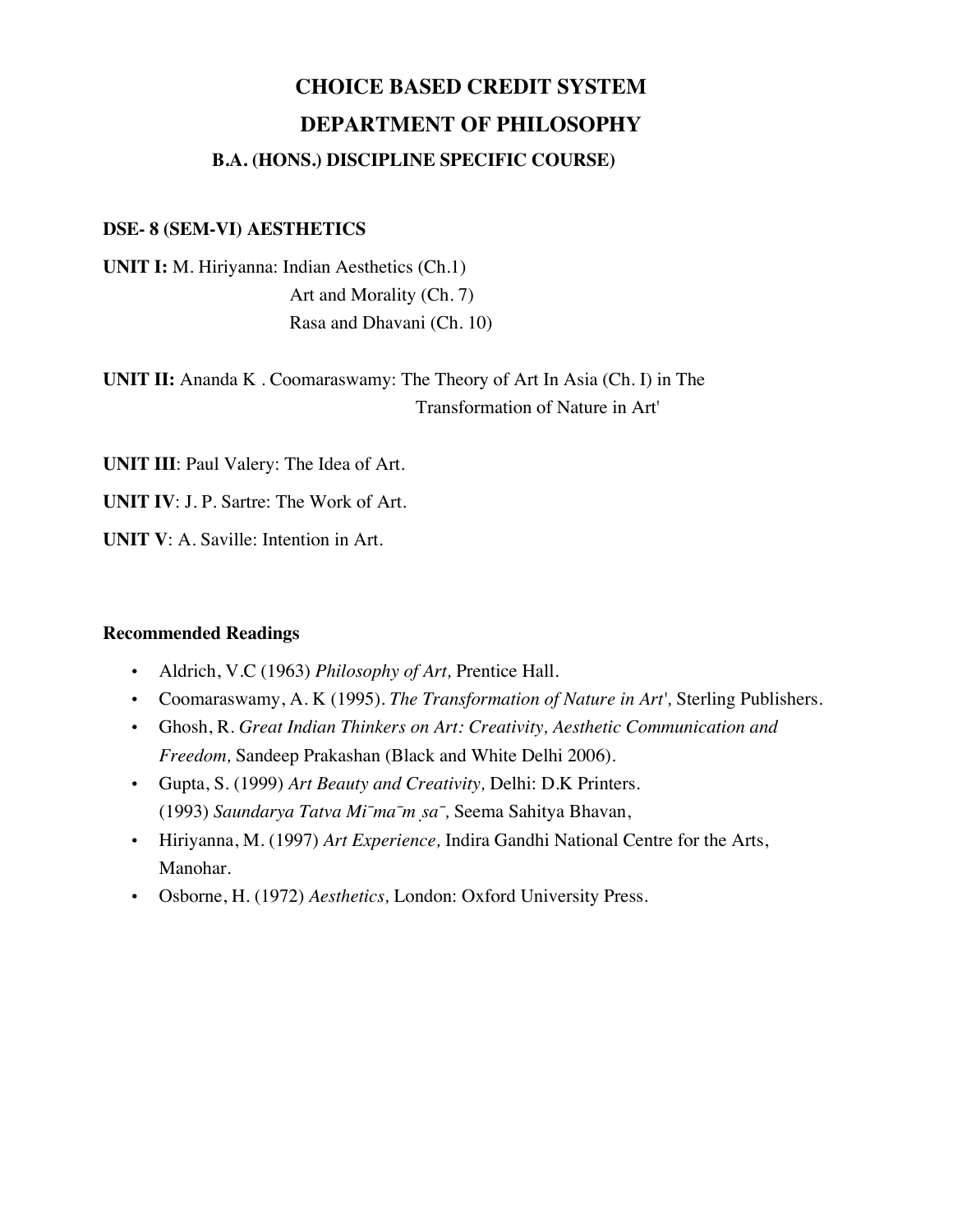# **DSE- 9 (SEM-VI) KNOWLEDGE & SCEPTICISM**

### **UNIT I**

1. Scepticism

### **UNIT II**

1. Knowledge: Gettier's Problem and Responses

# **UNIT III**

1. Nozick's Conditional Theory of Knowledge

# **UNIT IV**

2. Foundationalism and Its Problems

**Prescribed Text**- Dancy,J(1985)An *Introduction to Contemporary Epistemology,* Cambridge, Mass, Harvard University Press.

- Chisholm, R.M. (1966) *Theory of Knowledge,* U.S .Prentice Hall.
- Hamlyn, D(1970) *Theory of Knowledge,* London, Macmillan.
- John Greco and Ernest Sosa(eds.)(1999) *The Blackwell Guide to Epistemology*  USA, Blackwell.
- Lehrer, K (1974) *Knowledge* .Oxford, Clarendon Press.
- Pollock, J.L, Rowman and Littlefield,(eds.) (1986) *Contemporary Theories of Knowledge*  –Totowa, NJ.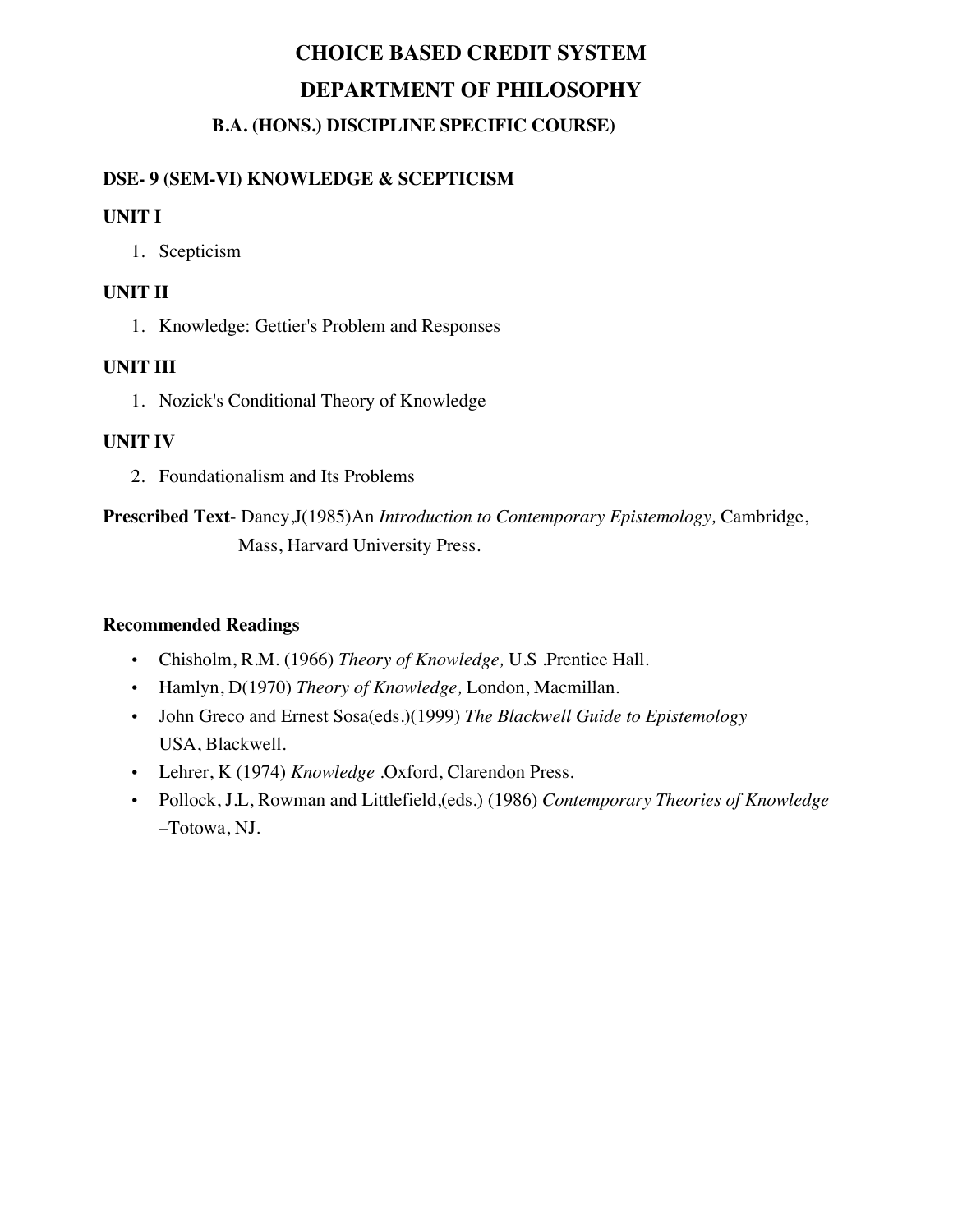### **DSE- 10 (SEM-VI) PHILOSOPHY OF LOGIC**

#### **UNIT I: LOGICAL APPRAISAL**

- 1. Inconsistency
- 2. Reasoning
- 3. Logician's Second Order Vocabulary

#### **UNIT II: FORMAL LOGIC**

- 1. Generality
- 2. Form
- 3. System

#### **UNIT III: TRUTH-FUNCTION**

- 1. Truth tables
- 2. Truth functional constants and ordinary language
- 3. Truth functional constants and logical relations

### **UNIT IV: DEDUCTIVE SYSTEM OF TRUTH FUNCTIONS**

**Prescribed Text**: Strawson, P. F. (1976) *Introduction to Logical Theory,* Bombay B. I. Publications.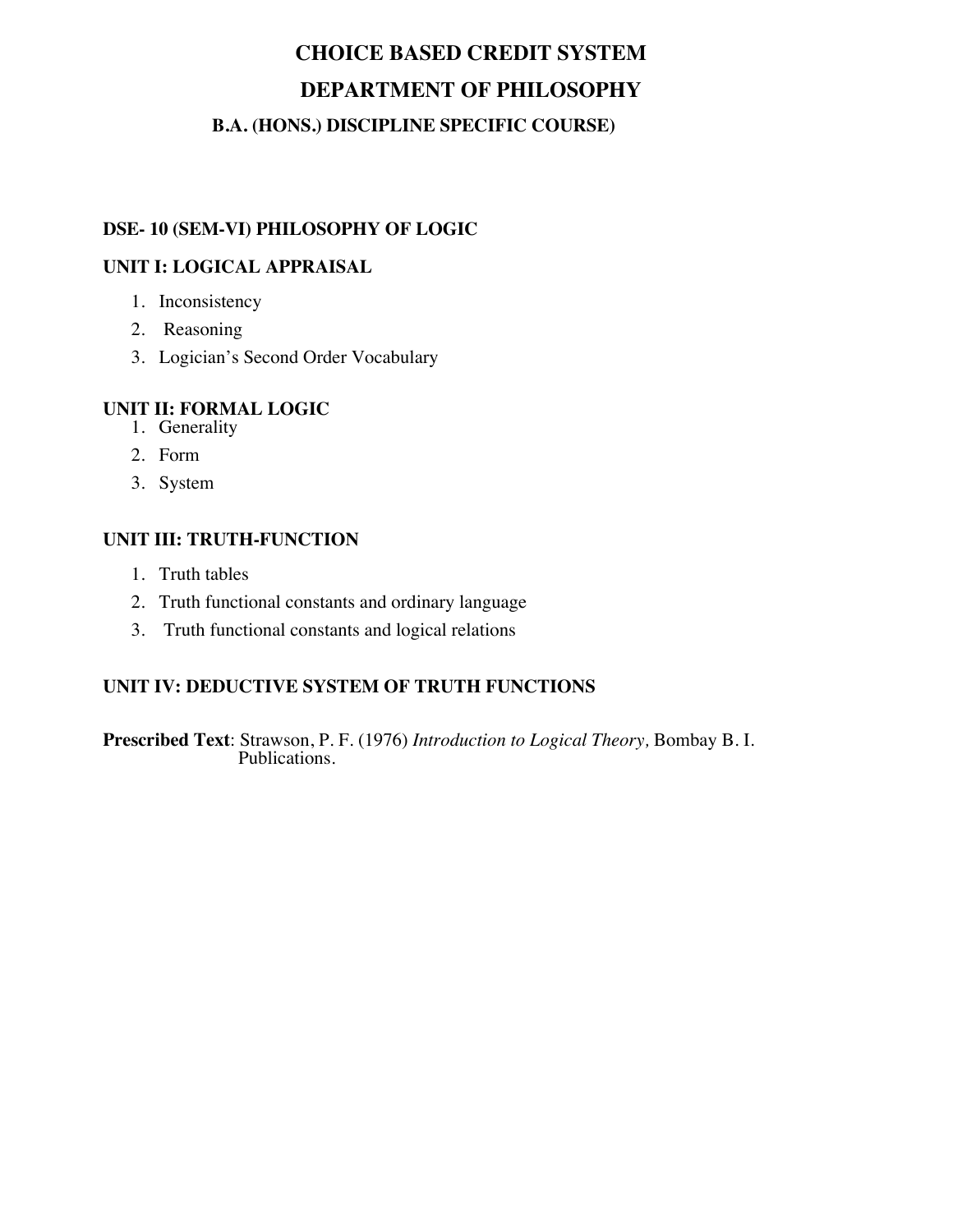# **Semester I**

# **ETHICS IN THE PUBLIC DOMAIN**

#### **UNIT I: What is Ethics?**

- 1. Morality
- 2. Cultural Relativism
- 3. Subjectivism

### **UNIT II: Family and Marriage**

- 1. The Married Women
- 2. Morality: Parents and Children

# **UNIT III: Structures of Inequality**

- 1. Caste
- 2. Poverty

### **UNIT IV: Media and Ethics**

- 1. Agency
- 2. Privacy
- 3. Pornography

- Amartya Sen *Inequality Reexamined,* Oxford 1992 (Chapters 4 & 7)
- B. R. Ambedkar, *Caste in Indian,* (from Writings and Speeches Vol. 3. Bombay, 1987 (pp 99-111).
- David Archard *Privacy, the public interest and a prurient public,* (in Media Ethics ed. Mathew Kieran, Routledge 1998 (pp 82-94).
- Herbert Dreyfuss *Nihilism on the information highway* (in *On the Internet* by Herbert Dreyfuss Routledge 2001 (pp. 73-87).
- James Rachel's, 'Morality, *Parents and Children,* in Ethics in Practice and anthology ed. Hugh Lafollette, Blackwell, 2002 (pp 167-178).
- Nagel, Thomas "Personal Rights and Public Space" *Philosophy & Public Affairs,* Vol. 24, No. 2 (Spring, 1995), pp. 83-107.
- Rachel, J. (2003) The Elements of Moral Philosophy, McGraw- Hill (chapters 1-3).
- Simone de Beauvoir, Second Sex (Part v Chapter 1: The Married Women).
- Russell, B., (1929) *Marriage and Morals* Allen and Unwin (chapters 7 and 10).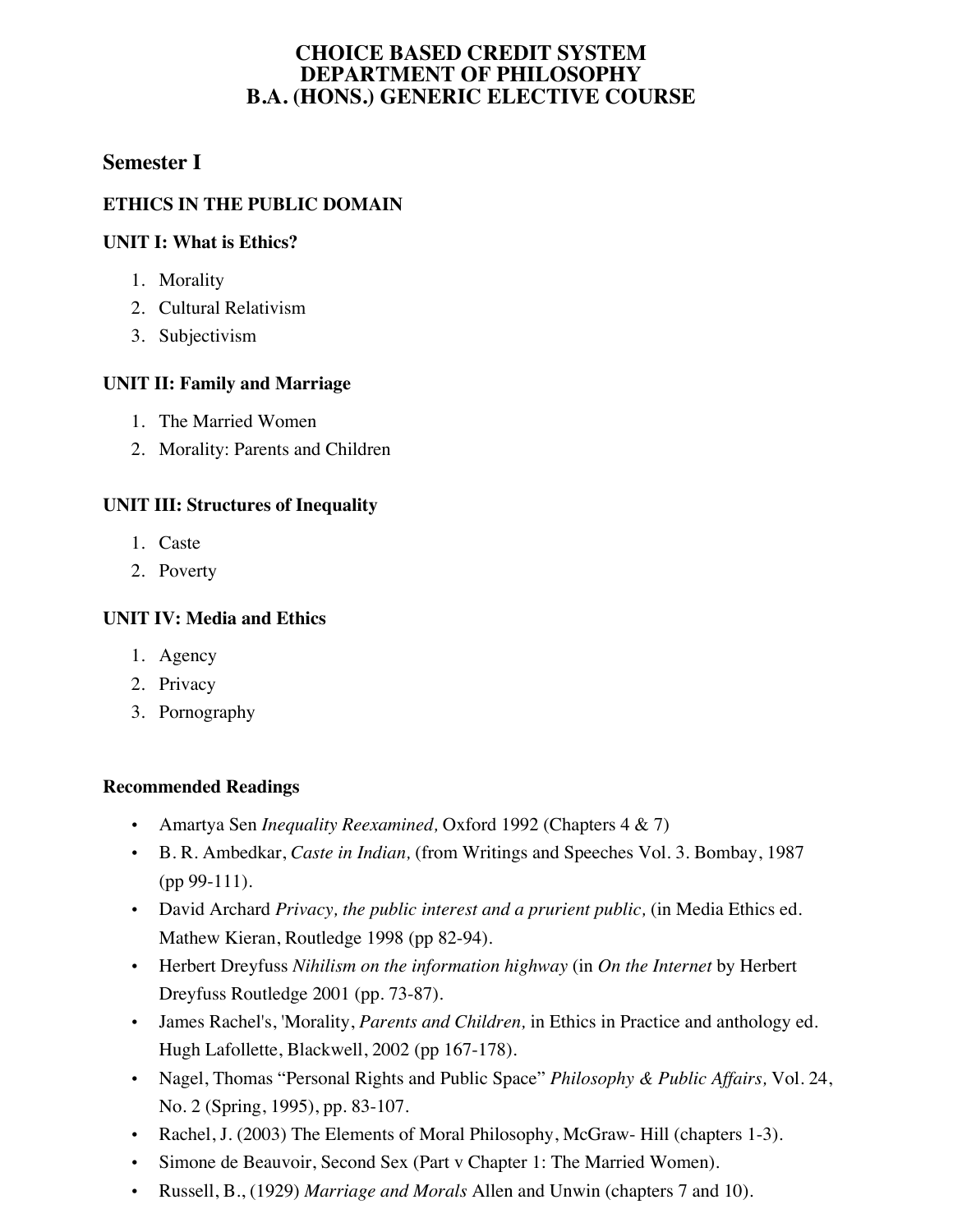# **Semester II (i) FORMAL LOGIC**

# **UNIT I: BASIC LOGICAL CONCEPTS**

- 1. Sentence and Proposition
- 2. Argument, Explanation and Inference.
- 3. Truth, Validity and Soundness

# **UNIT II: - LOGIC AND LANGUAGE**

- 1. Term and Distribution of Term
- 2. Basic Functions of Language
- 3. Agreement and Disagreement in Belief and Attitude

# **UNIT III: ARISTOTELIAN LOGIC**

- **(A)** 
	- 1. Classification of Categorical Propositions
	- 2. Traditional Square of Opposition and Existential Import
	- 3. Translating ordinary sentences into Standard form
- **(B)**
	- 1. Immediate Inference (Conversion, Obversion and Contraposition).
	- 2. Mediate Inference: Categorical Syllogism.
	- 3. Testing Validity/Invalidity of Syllogism by Syllogistic Rules & Venn Diagram

# **UNIT IV: PROPOSITIONAL LOGIC**

- 1. Importance of Symbolic logic
- 2. Logical constants, Variables and basic truth functions (Negation, Conjunction, Disjunction (Alternation), Conditional (Material Implication), Bi-conditional (Material Equivalence) and Stroke Function
- 3. Symbolization of statements
- 4. Proving Validity/Invalidity: Truth Table Method & *Reductio ad absurdum*

# **UNIT V: INFORMAL FALLACIES (AS GIVEN IN IRVING COPI 14TH EDITION)**

**PRESCRIBED TEXT:** Introduction to Logic by Irving M. Copi (14th Edition) Prentice

Hall of India Symbolic Logic by Basson O. Conner.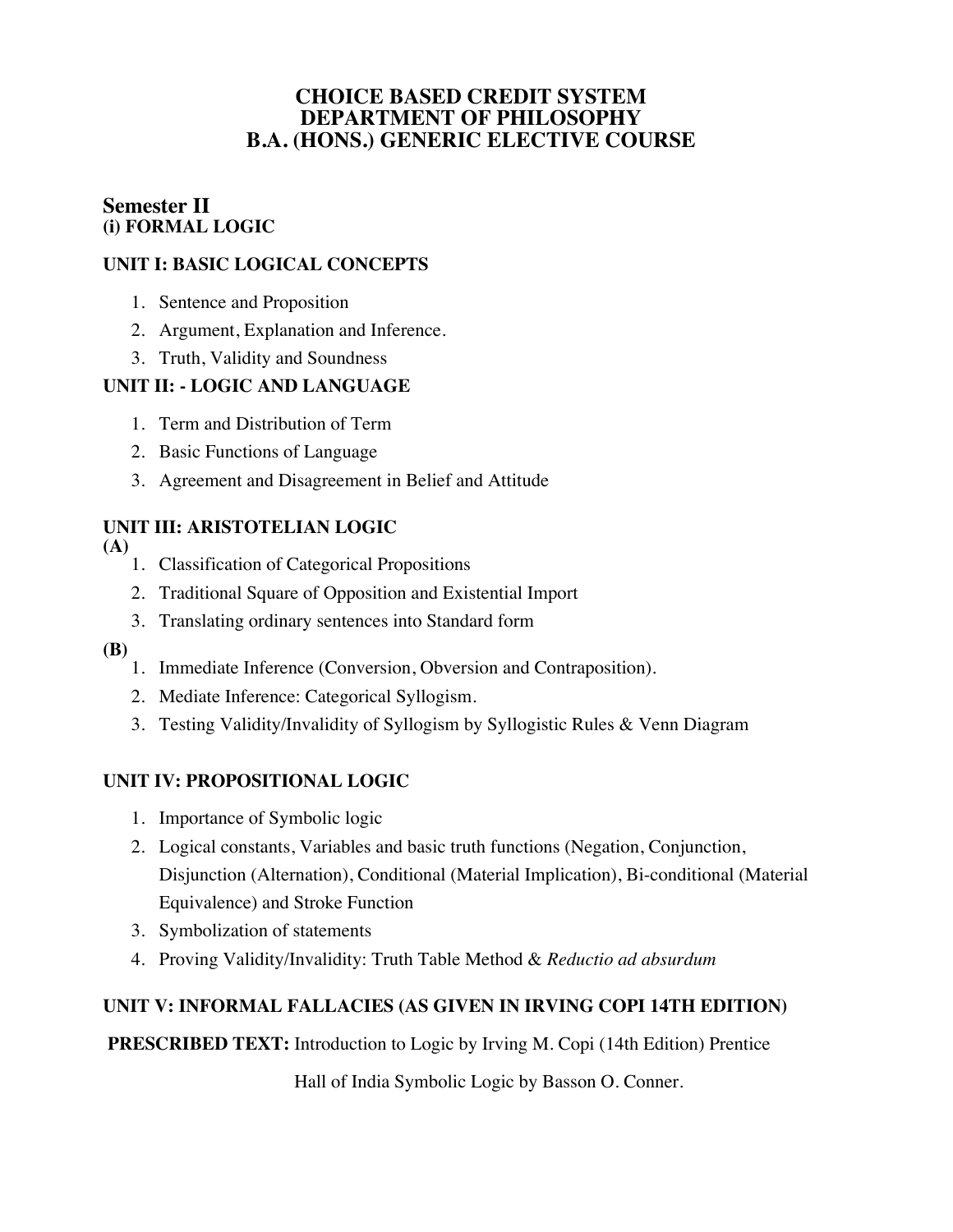# **Semester II (ii) SYMBOLIC LOGIC**

# **UNIT I: LOGICAL CONNECTIVES**

- 1. Uses of Symbols
- 2. Symbolization
- 3. Propositional Calculus: Truth Tables

# **UNIT II: THE METHOD OF DEDUCTION**

- 1. Formal Proof of Validity (Rules of Inference and Replacement)
- 2. Various Techniques for proving validity/invalidity
	- (i) Proofs of Tautologies
	- (ii) Rules of Conditional Proof and Strengthened Rule of Conditional Proof
	- (iii) Indirect Proof
	- (iv) Proving Invalidity
	- (v) Reductio ad Absurdum Method

# **UNIT III: QUANTIFICATION THEORY**

- 1. Symbolization of Singular, General and Multiply-General Propositions
- 2. Proving Validity
- 3. Proving Invalidity

### **UNIT IV: THE LOGIC OF RELATIONS**

- 1. Symbolization (Relation and Identity)
- 2. Some Attributes of Relations, Identity and the Definite Description
- 3. Predicate Variables and Attributes of Attributes

### **PRESCRIBED TEXT:** SYMBOLIC LOGIC BY IRVING M. COPI (FIFTH/SIXTH EDITION) PRENTICE HALL OF INDIA (CHAPTER I – CHAPTER V).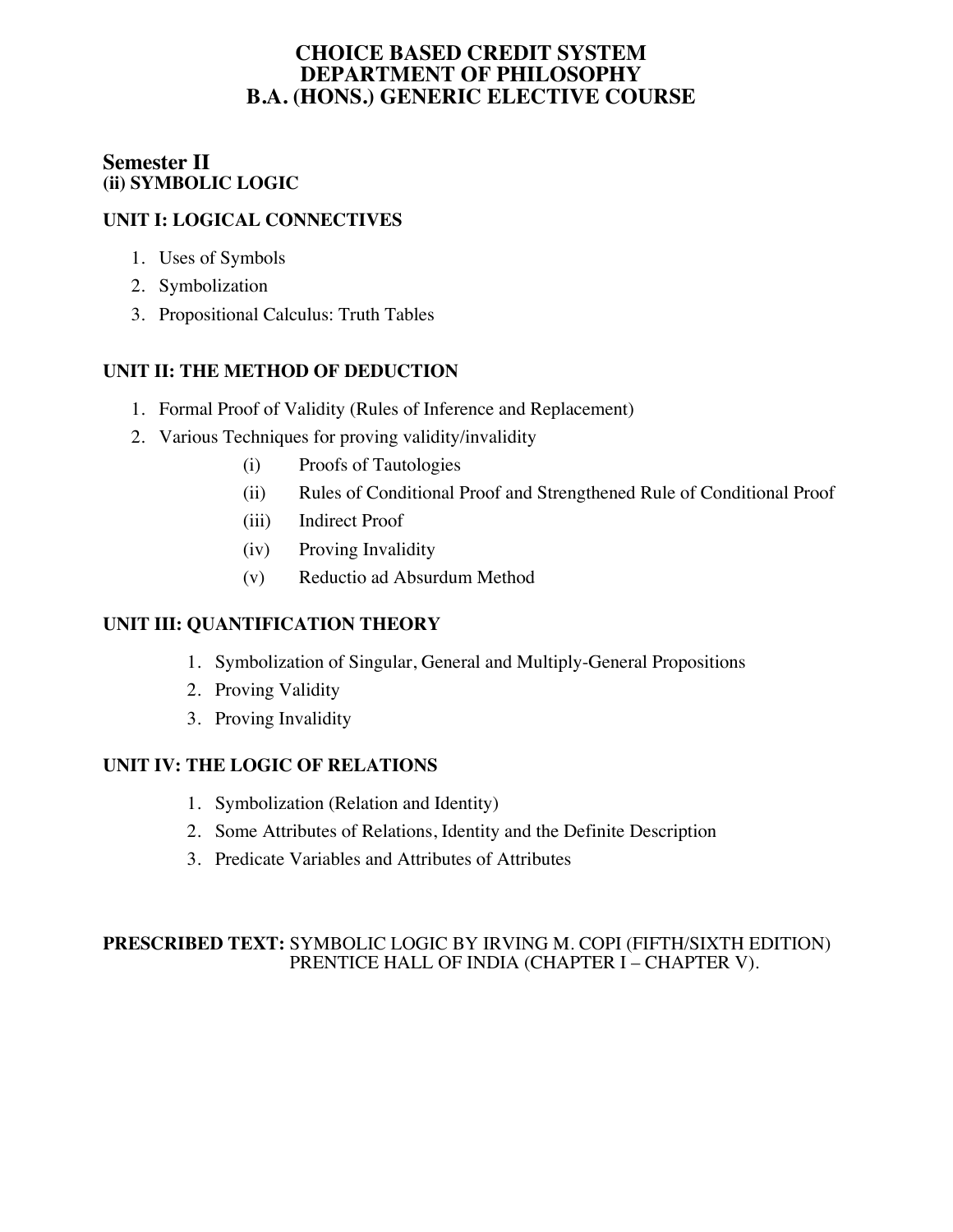# **Semester III**

# **FEMINISM**

#### **UNIT I: Patriarchy and Feminist Movement**

- 1. Introduction and Chapter 11 entitled 'The creation of Patriarchy' in *The Creation of Patriarchy*, Gerda Lerner, OUP, 1986, pp 3-14 & 212-229.
- 2. Feminism: A Movement to end Sexist Oppression, Bell Hooks, *Feminisms,* Oxford Readers pp 22-27

# **UNIT II: Epistemology**

- 1. "Is there a Feminist Method?", Sandra Harding (*Feminisms,* Oxford Reader) pp160-170.
- 2. "The Feminist Critique of Philosophy", Moira Gatens, *Feminism and Philosophy*: *Perspective on Difference and Equality,* Moira Gatens, Polity Press, UK, 1991, pp 85-99.

### **UNIT III: Body and Gender**

- 1. "Life' as we have known It: Feminism and Biology of Gender", Lynda Birke, pp 243- 264, *Science and Sensibility, Gender and Scientific Enquiry, 1780-1945*, ed. by Mariana Benjamin, Basil Blackwell, 1991, UK.
- 2. "The Self Is Not Gendered: Sulabha's Debate with King Janaka", RuthVanita, *NWSA Journal* 2003, Vol 15, pp76-93.

### **UNIT IV: Women and Society**

- 1. "Whatever happened to the Vedic *Dasi*? Orientalism, Nationalism and a Script for the Past, Uma Chakravarti" *Recasting Women, Essays in Indian Colonial History*, ed by KumkumSangari and SudeshVaid, pp27-79, Rutgers University Press, New Brunswick, 1990.
- 2. "Women Religion and Social Change in Early Islam", by Jane I Smith in *Women Religion and Social Change*, 1985, pp19-35.

### **Recommended Readings:**

• Squires, Judith and Kemp, Sandra.Feminisms, Oxford Reader, OUP, USA, 1998.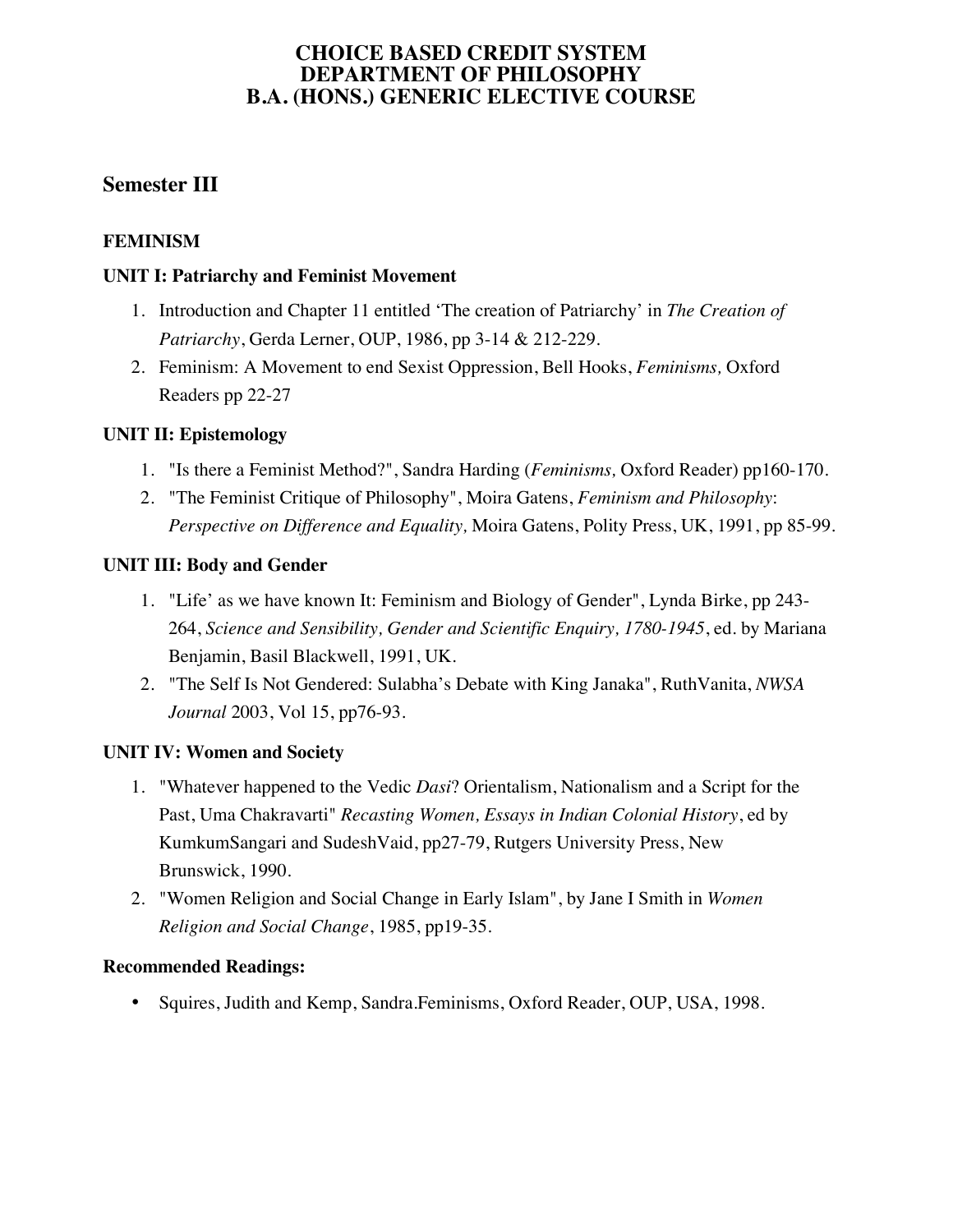# **Semester IV (i) BIO-ETHICS**

### **UNIT-1: Defining Bioethics:**

- 1. What is Bio ethics?
- 2. Concept of Human Dignity and Human Rights

#### **UNIT-2 : Core Concepts**

- 1. Concept of personhood
- 2. Consent and Informed consent
- 3. Autonomy, Privacy and Confidentiality
- 4. Life and death: Sanctity of Life, Right to Life, Right to Die.

### **UNIT – 3: ETHICAL DILEMMAS**

- 1. Abortion
- 2. Surrogacy
- 3. Cloning
- 4. Euthanasia
- 5. Sex Determination

### **UNIT- 4: Health and Social Responsibility**

- 1. Concept of physical and Mental well-being
- 2. Assisted reproduction and social dilemmas
- 3. Health care for the underprivileged and the Elderly

- URL http://unesdoc.unesco.org/images/0016/001636/163613e.pdfBarilan, Yechiel M. (2014) Human Dignity, Human Rights, and Responsibility – *The New Language of Global Bioethics and Biolaw,* U.S.A.: MIT.
- Kuhse, H. and Singer, P. (2008) *Bioethics: An Anthology*, 2nd Ed. Blackwell.
- Singer, Peter A. and Viens, A. M. (2008) *The Cambridge Textbook of Bioethics*, Cambridge: Cambridge University Press**.**
- Vaughn, L. (2012) *Bioethics: Principles, Issues and Cases*, Oxford: Oxford University Press.
- Steinback,Bonnie(2007)*The Oxford Handbook of Bioethics*, Oxford.OUP.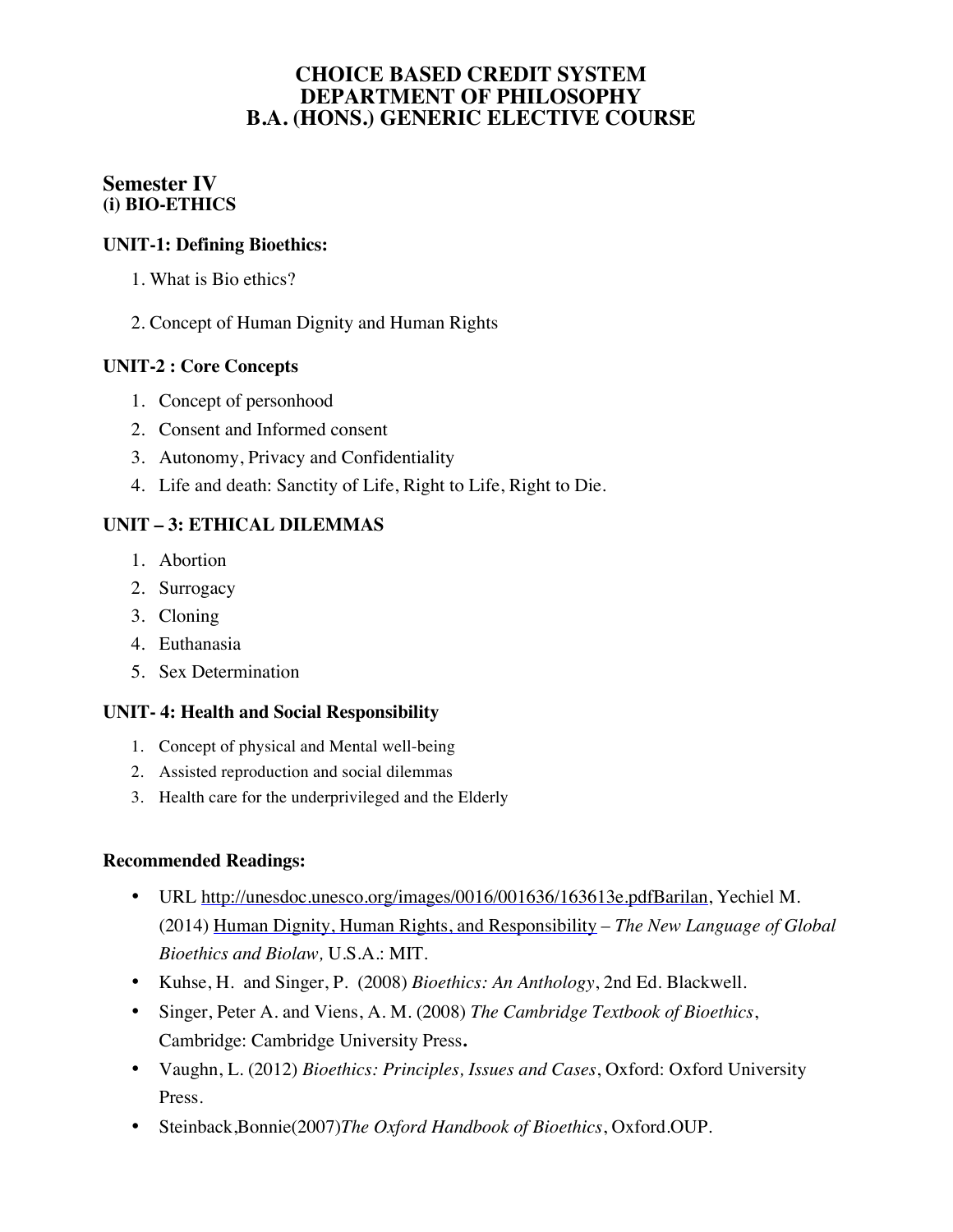# **Semester IV**

### **(ii) CRITICAL THINKING AND DECISION MAKING**

#### **UNIT I: Critical Thinking and its Components**

- 1. Critical Thinking: A Second-Order Activity
- 2. Identification and Analysis of the Problem.
- 3. Organizing the Data and Identifying the Errors.

#### **UNIT II: Problem Analysis, Decision Making and Wrapping up for Solution**

- 1. Evaluating the Argument: Validity, Soundness and Strength; Reflecting upon the issue with Sensitivity and Fairness.
- 2. Evaluating Decision Options from Multiple Perspectives.
- 3. Identifying Inconsistencies, Understanding Dilemma and Looking for Appropriate Solution within Limitations.

#### **Prescribed Reading:**

- **1.** Moore & Parker (2011) *Critical Thinking*, U.S.A. McGraw (ADDED) Chp.1-4
- **2.** Dewey John (1910) *How To Think,* Boston, Heath & sons.pp68-144

- 1. Hurley,Patrick J.(2007) *Introduction to Logic*, Wadsworth, Cengage learning.
- 2. Kam Chun Aik, and Stephen Edmonds, *Critical Thinking,* Longman.
- 3. Dewey,John. (1933) How to Think: A Restatement of the Relation of Reflective Thinking to the Educative Process. revised edition. Boston: Health.
- 4. Noisich, Gerald M. (2002) Learning to Think things through: A Guide to Critical Thinking, Prentice Hall.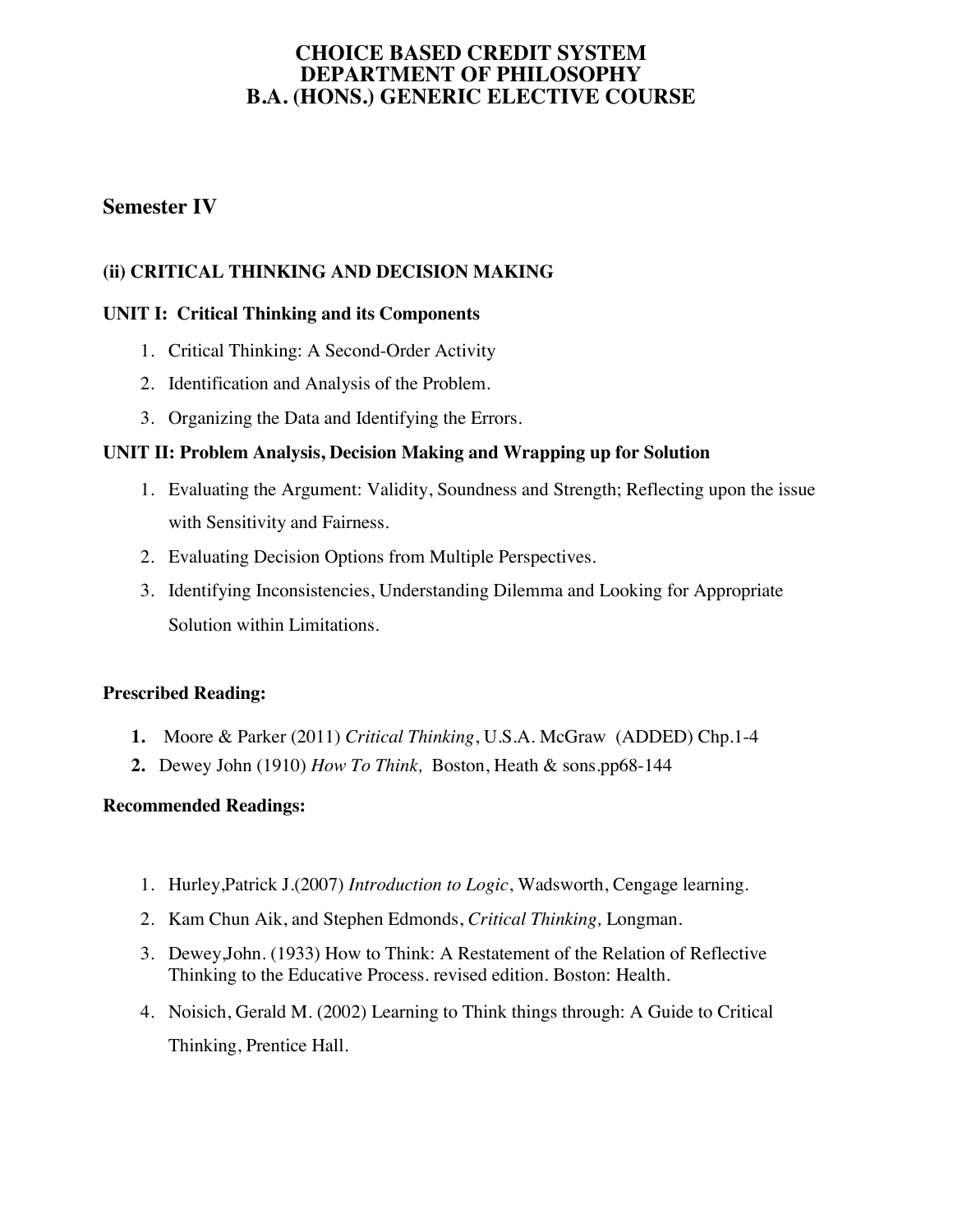### **CHOICE BASED CREDIT SYSTEM DEPARTMENT OF PHILOSOPHY B.A. (HONS.) SKILL ENHANCEMENT COURSE**

# **Semester III**

#### **SEC-1 CRITICAL THINKING AND DECISION MAKING**

#### **UNIT I: Critical Thinking and its Components**

- 1. Critical Thinking: A Second-Order Activity
- 2. Identification and Analysis of the Problem.
- 3. Organizing the Data and Identifying the Errors.

# **UNIT II: Problem Analysis, Decision Making and Wrapping up for Solution**

- 1. Evaluating the Argument: Validity, Soundness and Strength; Reflecting upon the issue with Sensitivity and Fairness.
- 2. Evaluating Decision Options from Multiple Perspectives.
- 3. Identifying Inconsistencies, Understanding Dilemma and Looking for Appropriate Solution within Limitations.

### **Prescribed Reading:**

- **1.** Moore & Parker (2011) *Critical Thinking*, U.S.A. McGraw (ADDED) Chp.1-4
- 2. Dewey John (1910) *How To Think,* Boston, Heath & sons.pp68-144

- 1. Hurley,Patrick J.(2007) *Introduction to Logic*, Wadsworth, Cengage learning.
- 2. Kam Chun Aik, and Stephen Edmonds, *Critical Thinking,* Longman
- 3. Dewey,John. (1933) How to Think: A Restatement of the Relation of Reflective Thinking to the Educative Process. revised edition. Boston: Health
- 4. Noisich, Gerald M. (2002) Learning to Think things through: A Guide to Critical Thinking, Prentice Hall.